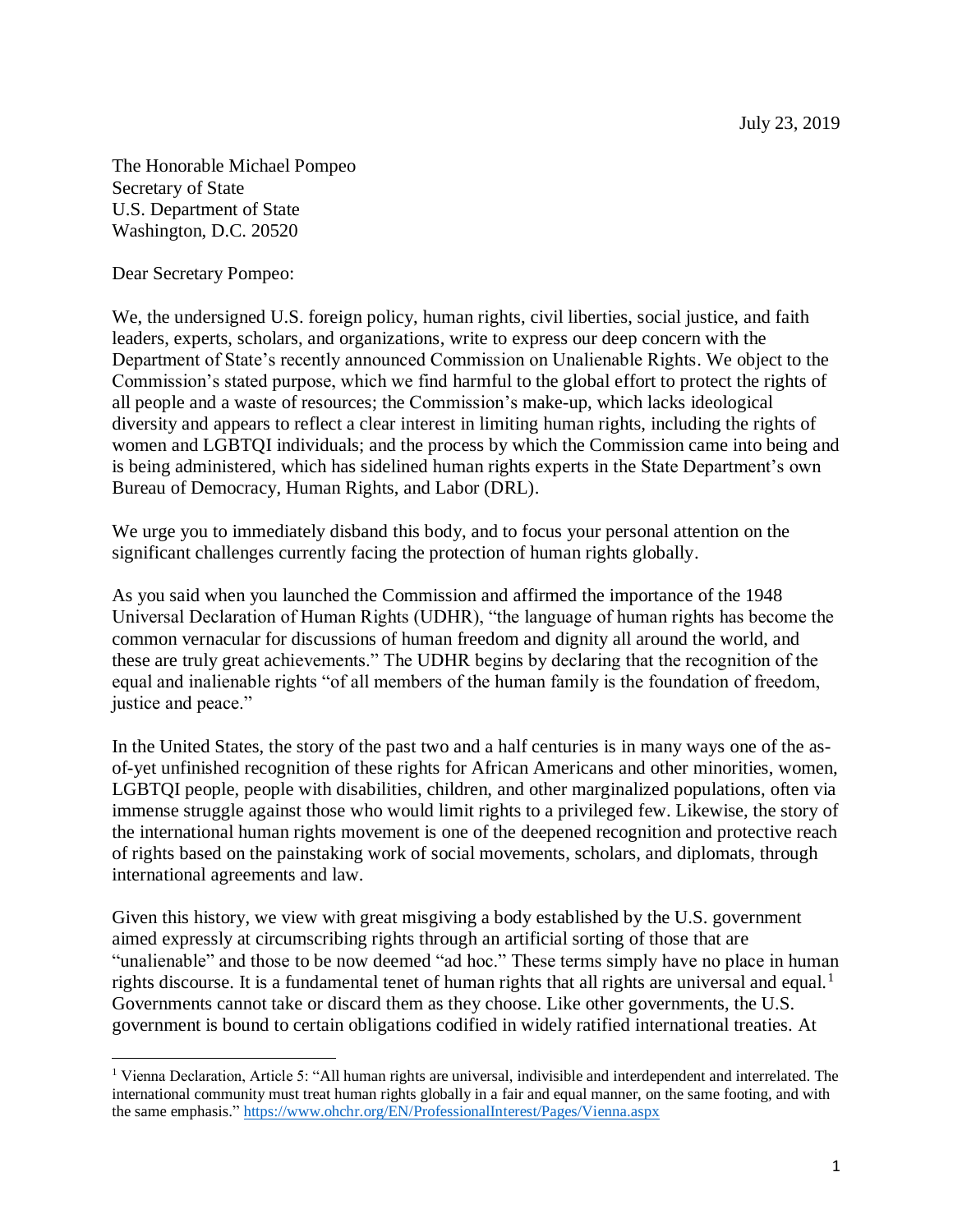best, an exercise seemingly geared toward objecting to this well-established fact presents a waste of time and energy better spent on actual human rights issues. More ominously, the reference to "ad hoc" rights resembles language used by autocratic and dictatorial governments, which frequently speak in terms of a hierarchy of rights.

We are likewise dismayed by the well-documented views of a significant majority of the Commission's 10 members. Taken as a whole, the Commission clearly fails to achieve the legal requirement that a federal advisory committee "be fairly balanced in its membership in terms of the points of view represented and the functions to be performed." Almost all of the Commission's members have focused their professional lives and scholarship on questions of religious freedom, and some have sought to elevate it above other fundamental rights. The right to freedom of thought, conscience, and religion is a fundamental right, but one of among 30 such rights enshrined in the UDHR. No Commissioner focuses nearly as exclusively on any other issue of pressing concern contained with the UDHR, including the right to asylum, the right to be free from torture, the right to equal protection against any discrimination, or any of the UDHR's enumerated economic, social, and cultural rights, among other topics.

Moreover, the Commission's chair and members are overwhelmingly clergy or scholars known for extreme positions opposing LGBTQI and reproductive rights, and some have taken public stances in support of indefensible human rights violations. The Commission's chair has stated that marriage equality undercuts the welfare of children.<sup>2</sup> A Commission member has similarly stated that "the unavoidable message" of same-sex marriage "is a profoundly false and damaging one."<sup>3</sup> A third Commission member has argued against the use of contraception even when that use is meant to limit the spread of disease.<sup> $4$ </sup> A fourth has described questions of gender identity as "a matter of mental illness or some other pathology" and "a mark of a heartless culture."<sup>5</sup> A fifth has suggested that widespread outrage at the Saudi Arabian government's premeditated murder and dismemberment of journalist and dissident Jamal Khashoggi is grounded in U.S. domestic political considerations. <sup>6</sup> A sixth has described the government of the United Arab Emirates as one "committed to tolerance…committed to civil society," despite that government's egregious and well-documented human rights record at home and abroad.<sup>7</sup>

These are deeply troubling positions, and it is our firm belief that individuals who hold such views have no place on a commission tasked with the promotion and protection of universal rights.

Finally, we are alarmed by reports and statements reflecting the fact that the Commission was established without the input of DRL, which is tasked by law with advising the Secretary of State, through its Assistant Secretary, on matters pertaining to democracy and human rights. We

 $\overline{a}$ 

<sup>2</sup> <https://virtueonline.org/harvard-law-professor-says-same-sex-marriage-about-special-preference>

<sup>3</sup> <https://insidethevatican.com/magazine/people/eugene-jacqueline-rivers-scholar-protestant-minister/>

<sup>4</sup> <https://www.thepublicdiscourse.com/2016/02/16517/>

<sup>5</sup> <https://www.thepublicdiscourse.com/2015/07/15308/>

<sup>6</sup> [https://www.pbs.org/newshour/world/members-of-new-pompeo-task-force-have-previously-praised-human-rights](https://www.pbs.org/newshour/world/members-of-new-pompeo-task-force-have-previously-praised-human-rights-abusers)[abusers](https://www.pbs.org/newshour/world/members-of-new-pompeo-task-force-have-previously-praised-human-rights-abusers)

<sup>&</sup>lt;sup>7</sup> Ibid.[; https://www.washingtonpost.com/opinions/2019/07/09/how-united-arab-emirates-contribute-mess-after](https://www.washingtonpost.com/opinions/2019/07/09/how-united-arab-emirates-contribute-mess-after-mess-middle-east/?utm_term=.8fbe3e7ae676)[mess-middle-east/?utm\\_term=.8fbe3e7ae676](https://www.washingtonpost.com/opinions/2019/07/09/how-united-arab-emirates-contribute-mess-after-mess-middle-east/?utm_term=.8fbe3e7ae676)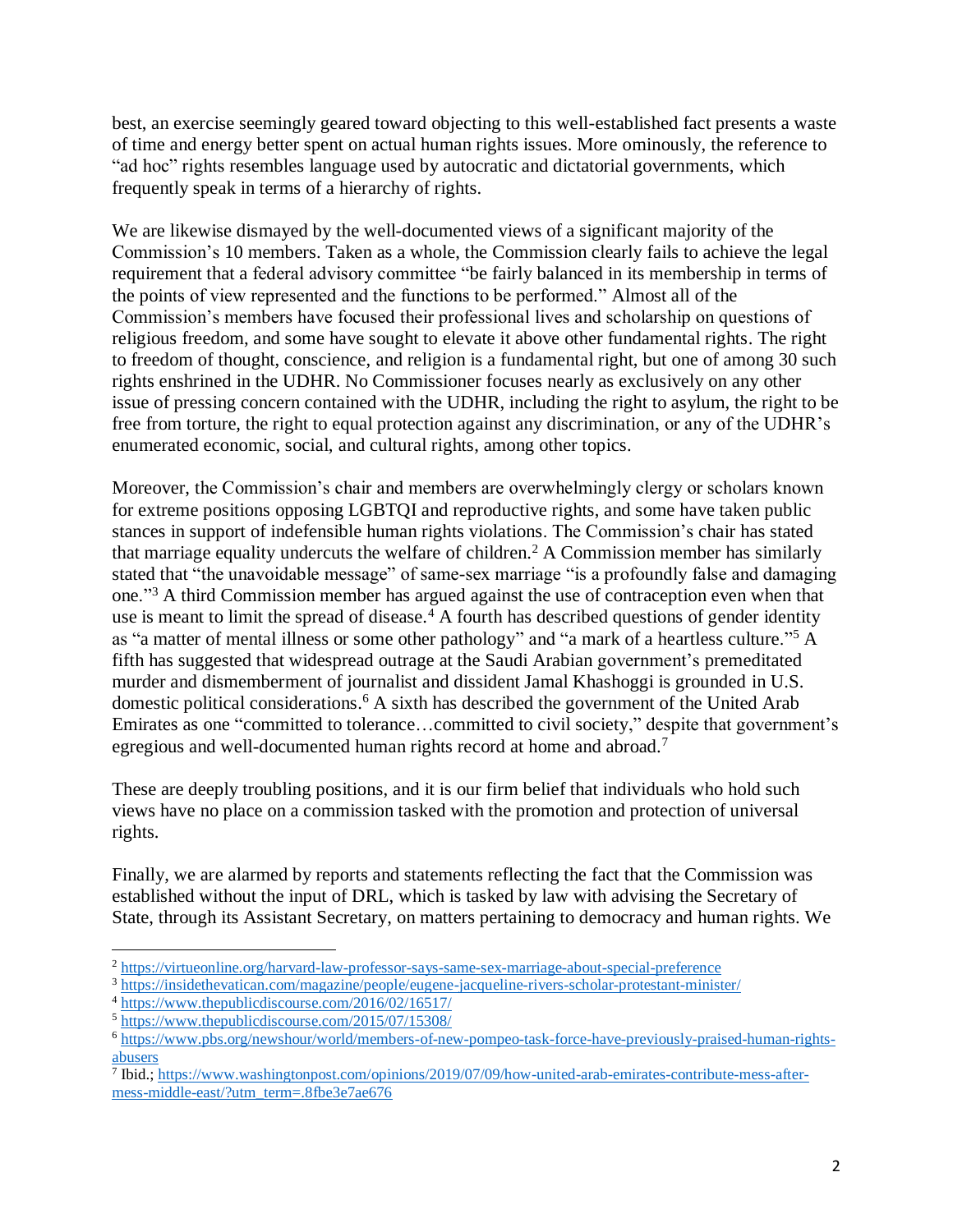find the notion that the Commission will focus on "principles" but not "policy" to be a distinction without a meaningful difference. In this regard, we note that the office charged by you with supporting the Commission's work is aptly named "Policy Planning."

Taxpayer resources should simply not be wasted on this Commission. A body created by this administration, with the mandate and members you have made public, lacks real credibility. Its findings will have no weight or ability to redefine human rights.

Rather than continue with this Commission, we urge you to use the resources of your office to take action on the great many grave human rights issues facing the world today, including those—like the treatment of asylum seekers and administration rhetoric and policy supportive of some of the world's leading human rights violators— you have the power to improve directly.

Thank you for your time and attention to this important matter.

Sincerely,

## **Non-Governmental Organization (NGO) Signatories**

- 1. Accountability Lab
- 2. Advocacy for Principled Action in Government
- 3. The Advocates for Human Rights
- 4. Advocates for Youth
- 5. Ameinu
- 6. Afrolatinos Historical Society
- 7. Agora International Human Rights Group (Russia)
- 8. Amazon Watch
- 9. American Atheists
- 10. American Civil Liberties Union (ACLU)
- 11. American Friends Service Committee
- 12. American Jewish World Service
- 13. American Psychological Association
- 14. Amnesty International USA
- 15. Anti-Defamation League (ADL)
- 16. As the Spirit Moves Us
- 17. Bayard Rustin Liberation Initiative
- 18. Better World Campaign
- 19. Beyond the Bomb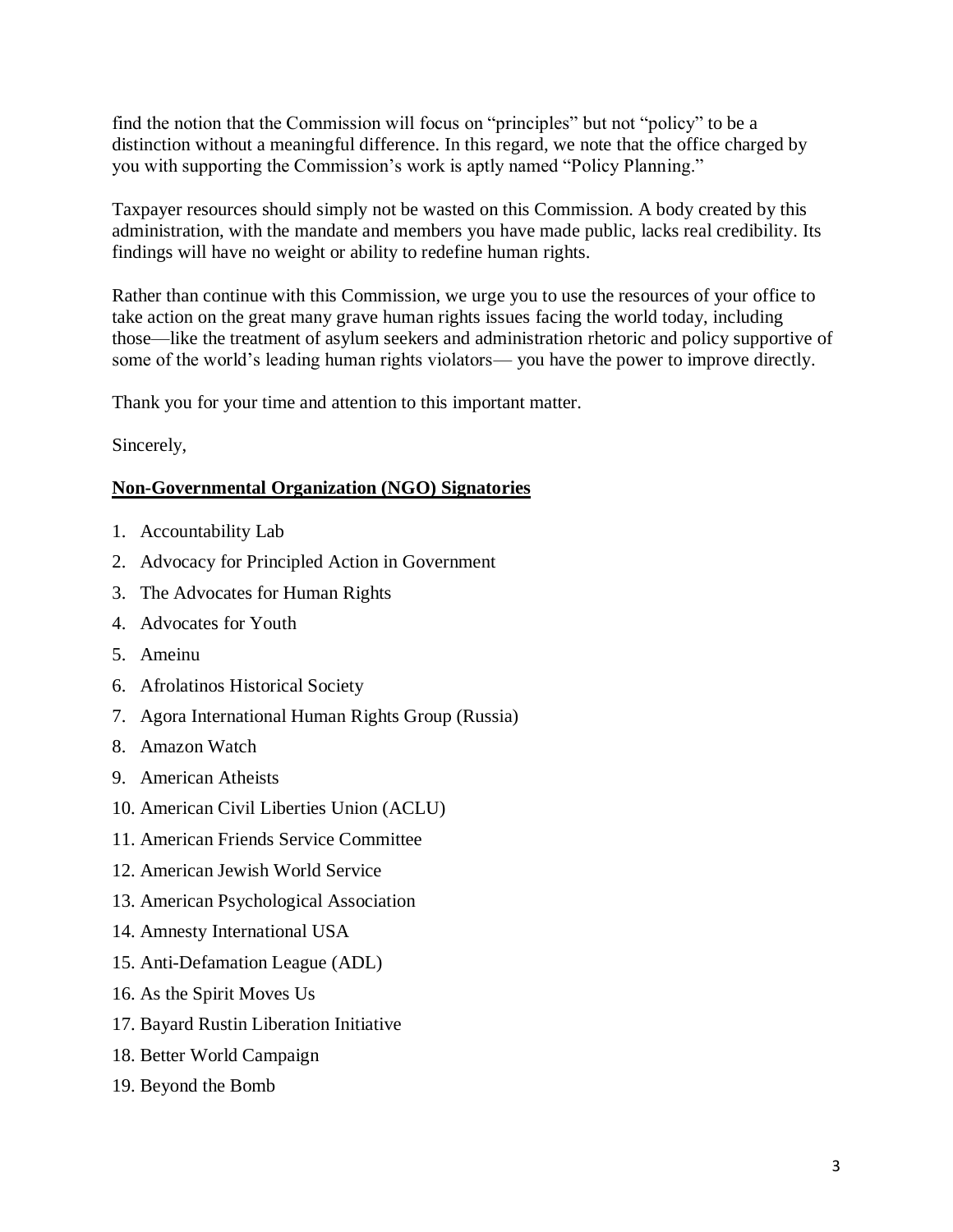- 20. Bridges Faith Initiative
- 21. Build A Movement 2020
- 22. Cairo Institute for Human Rights Studies
- 23. Campaign for Youth Justice
- 24. Canadian Civil Liberties Association
- 25. Cardozo Law Institute in Holocaust and Human Rights (CLIHHR)
- 26. Catholics for Choice
- 27. Center for American Progress
- 28. Center for Constitutional Rights
- 29. Center for Disability Rights Inc.
- 30. Center for Gender and Refugee Studies
- 31. Center for Health and Gender Equity (CHANGE)
- 32. Center for Justice and Accountability
- 33. Center for Reproductive Rights
- 34. Center for Victims of Torture
- 35. Central American Resource Center (CARECEN) DC
- 36. Centro de Estudios Legales y Sociales (CELS)
- 37. Chinese Human Rights Defenders (CHRD)
- 38. Coalition for an Ethical Psychology
- 39. Coalition for Humane Immigrant Rights (CHIRLA)
- 40. Columbia Law School Human Rights Clinic
- 41. Columbia Law School Human Rights Institute
- 42. Columbia Law School Immigrants' Rights Clinic
- 43. Corporate Accountability Lab
- 44. Council for Global Equality
- 45. CREDO
- 46. Crude Accountability
- 47. Dejusticia
- 48. Detroit Jews for Justice
- 49. DignityUSA
- 50. The Egyptian Initiative for Personal Rights
- 51. Environment and Human Rights Advisory
- 52. Equality Arizona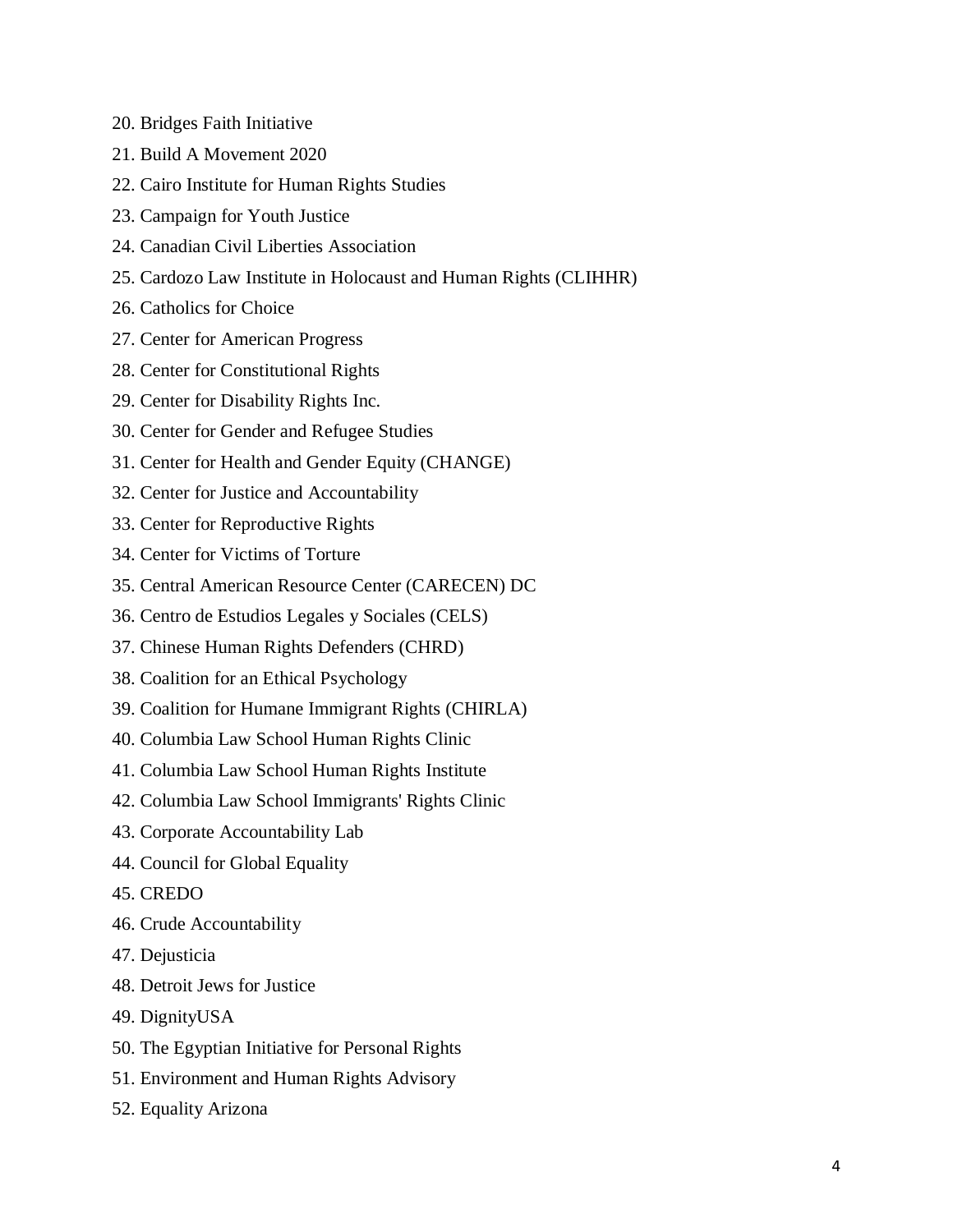- 53. Equality California
- 54. Equality Maine
- 55. Equality North Carolina
- 56. Equality Now
- 57. Equality Utah
- 58. Equity Forward
- 59. Fair Wisconsin
- 60. Family Violence Appellate Project
- 61. Feminist Majority Foundation
- 62. The Feminist Wire
- 63. Foreign Policy for America
- 64. Four Freedoms Forum
- 65. Freedom From Religion Foundation
- 66. Friends Committee on National Legislation
- 67. Georgia Peace & Justice Coalition
- 68. Global Faith & Justice Project
- 69. Global Fund for Women
- 70. The Global Interfaith Network for People of All Sexes, Sexual Orientations, Gender Identities and Expressions
- 71. Global Justice Center
- 72. Global Justice Clinic, NYU School of Law
- 73. Global Justice Institute, Metropolitan Community Churches
- 74. Global Witness
- 75. Government Accountability Project
- 76. Habonim Dror North America
- 77. Hawai'i Institute for Human Rights
- 78. Heartland Alliance International
- 79. Heartland Initiative
- 80. Hip Hop Caucus
- 81. Horizons Foundation
- 82. Human Rights Advocates
- 83. Human Rights Campaign
- 84. Human Rights Educators USA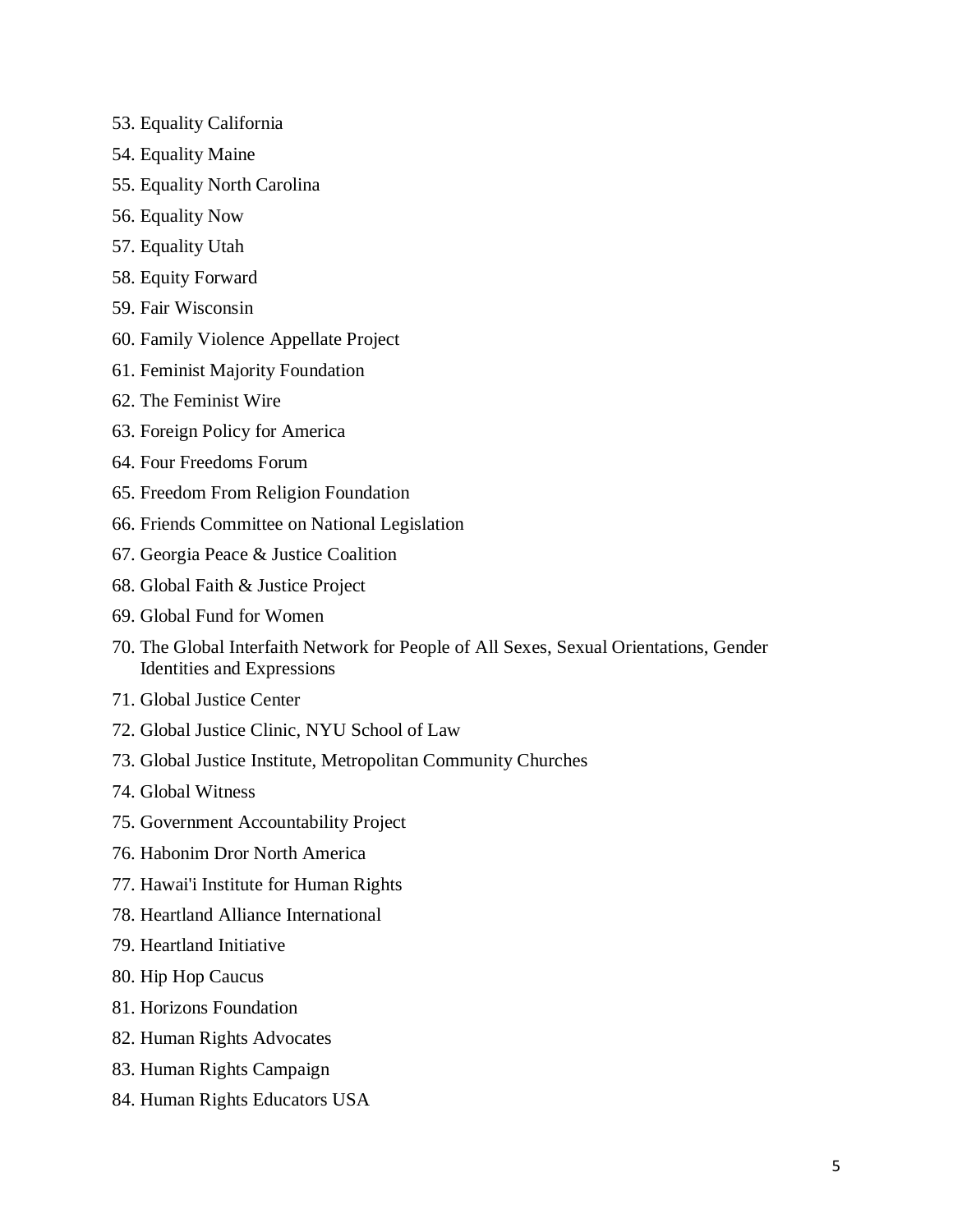- 85. Human Rights First
- 86. Human Rights Law Centre
- 87. Human Rights Project at the Urban Justice Center
- 88. The Hunger Project
- 89. Institute for Policy Studies New Internationalism Project
- 90. interACT: Advocates for Intersex Youth
- 91. International Action Network for Gender Equity & Law
- 92. International Center for Advocates Against Discrimination (ICAAD)
- 93. International Center for Not-for-Profit Law
- 94. International Center for Rights and Justice
- 95. International Service for Human Rights (ISHR)
- 96. International Women's Health Coalition
- 97. Irish Council for Civil Liberties (ICCL)
- 98. Jewish Council on Urban Affairs
- 99. Jewish World Watch
- 100.Just Foreign Policy
- 101.Justice in Motion
- 102.Kent State Truth Tribunal
- 103.Kenya Human Rights Commission
- 104.Lambda Legal
- 105.Latin America Working Group
- 106.LatinoJustice PRLDEF
- 107.Legal Resources Centre
- 108.Leitner Center for International Law and Justice, Fordham Law School
- 109.LGBT Bar Association of New York
- 110.Liberty
- 111.MADRE
- 112.Maryland Chapter of the National Lawyers Guild
- 113.Minnesota Peace Project
- 114.MPact Global Action for Gay Men's Health and Rights
- 115.Muslims for Progressive Values
- 116.NARAL Pro-Choice America
- 117.National Advocacy Center of the Sisters of the Good Shepherd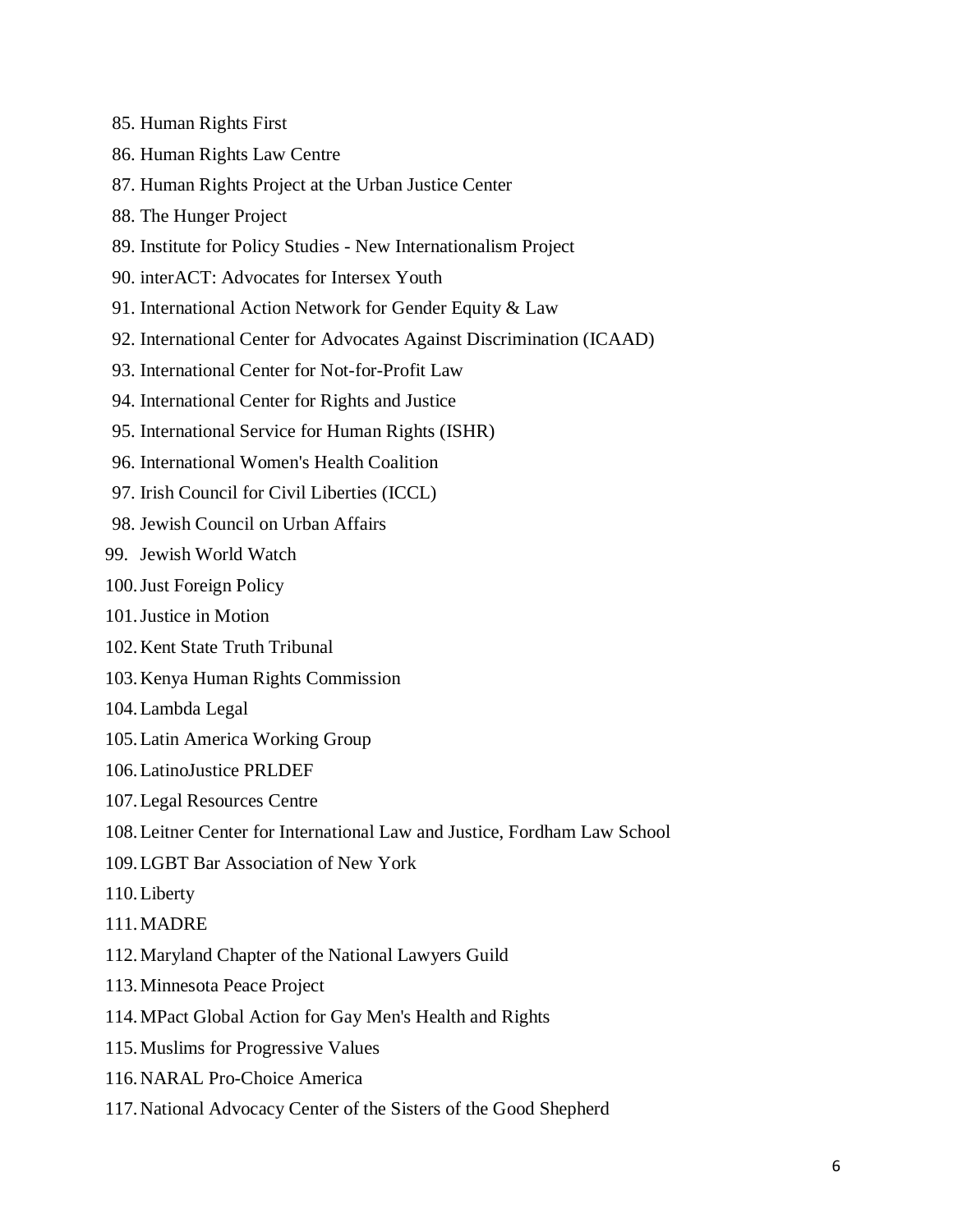118.National Advocates for Pregnant Women 119.National Association of Social Workers 120.National Center for Lesbian Rights 121.National Center for Transgender Equality 122.National Council of Churches 123.National Council of Jewish Women 124.National Council on Independent Living 125.National Equality Action Team (NEAT) 126.National Law Center on Homelessness & Poverty 127.National Lawyers Guild International Committee 128.National Priorities Project at the Institute for Policy Studies 129.National Trans Bar Association 130.National Women's Political Caucus 131.#NatSecGirlSquad 132.Never Again Coalition 133.Open Society Foundations 134.OutFront Minnesota 135.OutRight Action International 136.Oxfam America 137.PAI 138.PartnersGlobal 139.PEN America 140.People's Health Movement USA 141.PFLAG National 142.Physicians for Human Rights 143.Planned Parenthood Federation of America 144.Population Connection Action Fund 145.Population Institute 146.Presbyterian Church (USA) 147.Priority Africa Network 148.Project on Middle East Democracy (POMED) 149.Project South 150.Psychologists for Social Responsibility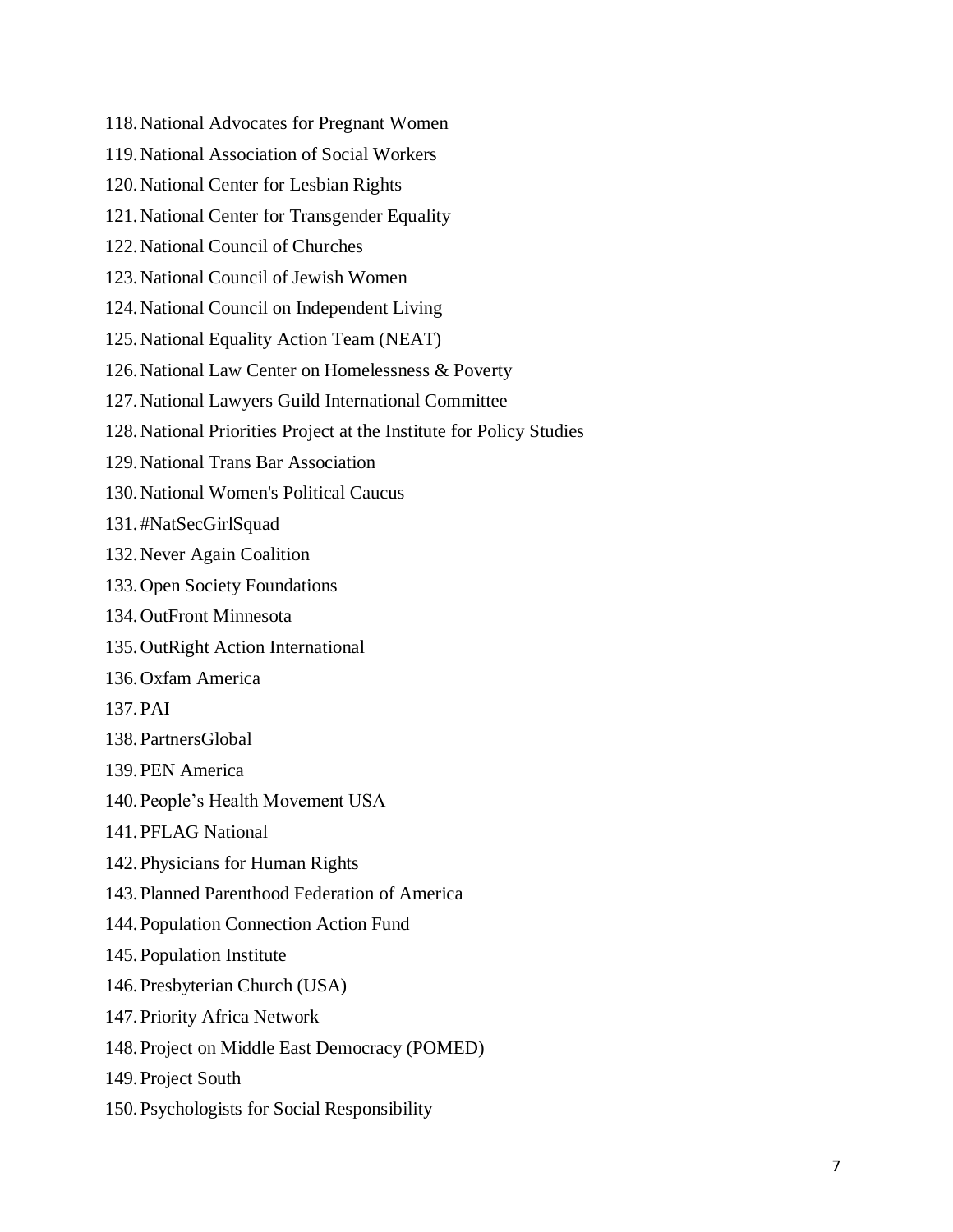- 151.Rachel Carson Council
- 152.Reconstructing Judaism
- 153.Rights and Emocracy of Vermont and New Hampshire
- 154.Robert F. Kennedy Human Rights
- 155.Safeguard Defenders
- 156.Sex Workers Project at the Urban Justice Center
- 157.Showing Up for Racial Justice Montgomery County, Maryland
- 158.Silver State Equality-Nevada
- 159.SJSU Human Rights Institute
- 160.The Solidarity Center
- 161.Synergía Initiatives for Human Rights
- 162.Torture Abolition and Survivors Support Coalition International
- 163.T'ruah: The Rabbinic Call for Human Rights
- 164.Unitarian Universalist Service Committee
- 165.United Nations Association of the USA
- 166.University of Miami School of Law, Human Rights Clinic
- 167.Urgent Action Fund for Women's Human Rights
- 168.US Human Rights Network
- 169.V-Day and One Billion Rising
- 170.Veterans for American Ideals
- 171.Washington Office on Latin America (WOLA)
- 172.Win Without War
- 173.Winnemem Wintu Tribe
- 174.Women for Afghan Women
- 175.Women's Alliance for Theology, Ethics, and Ritual (WATER)
- 176.Women's Environment and Development Organization (WEDO)
- 177.Woodhull Freedom Foundation
- 178.World Without Genocide at Mitchell Hamline School of Law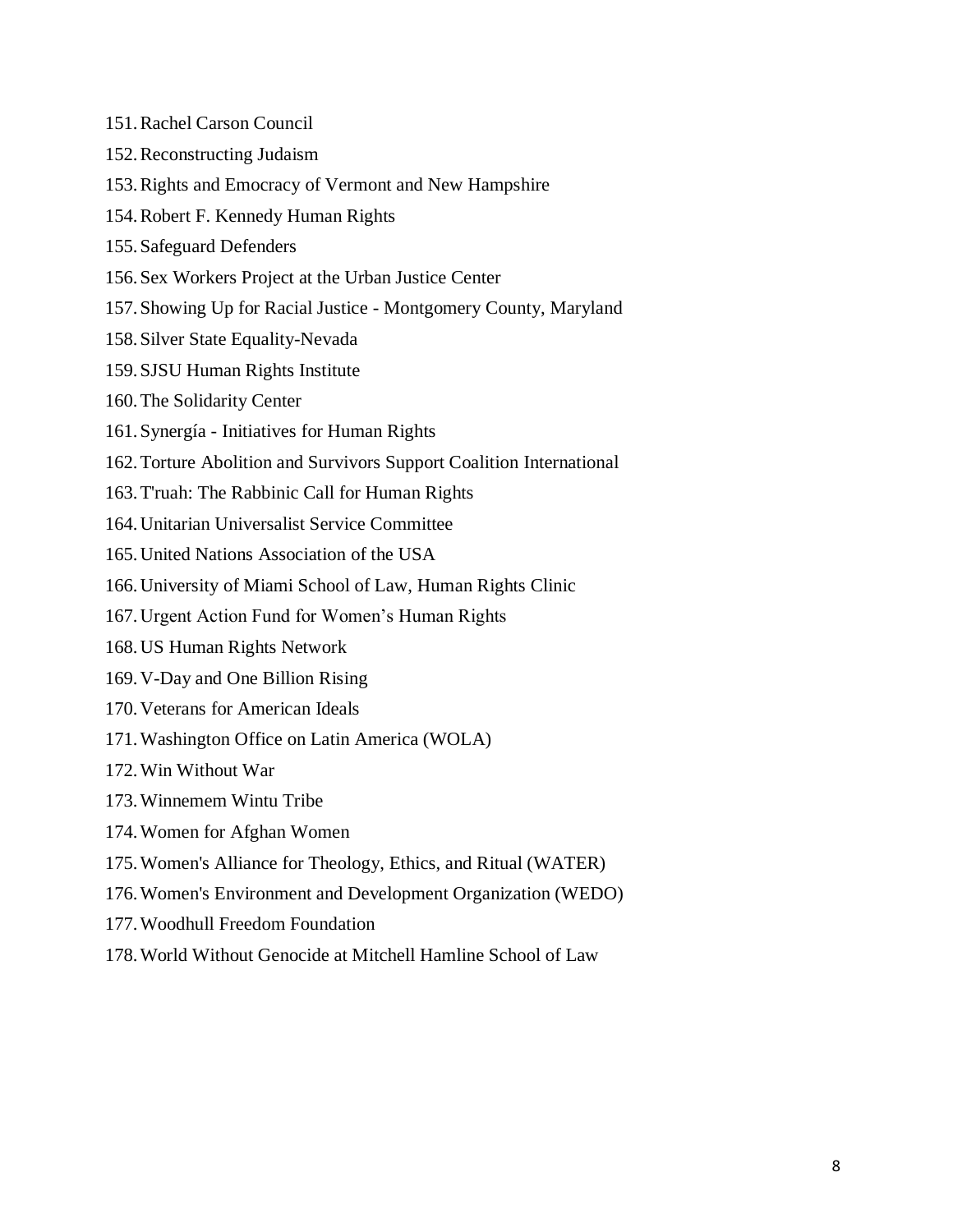### **Individual Signatories**

\* Note: those listed below have signed in an individual capacity. Affiliations are listed for identification purposes only.

### **Former Senior Government Officials**

- 1. Daniel Baer US Ambassador to the OSCE, 2013- 2017; Deputy Assistant Secretary of State for Democracy, Human Rights, and Labor, 2009-2013
- 2. Ariana Berengaut Senior Advisor, National Security Action; Counselor to the Deputy Secretary of State, 2015-2017
- 3. Rob Berschinski Senior Vice President for Policy, Human Rights First; Deputy Assistant Secretary of State for Democracy, Human Rights, and Labor, 2015-2017
- 4. Eric R. Biel Associate Deputy Undersecretary of Labor for International Labor Affairs, 2012-2017
- 5. Rebecca Brocato Special Assistant to the President for Legislative Affairs, 2016-2017
- 6. Michael Carpenter Senior Director, Penn Biden Center for Diplomacy and Global Engagement; Deputy Assistant Secretary of Defense for Eurasia, 2015-2017
- 7. Luis C. deBaca Senior Fellow, Gilder Lehrman Center for the Study of Slavery, Resistance, and Abolition Yale University; Ambassador-at-Large to Monitor and Combat Trafficking in Persons, 2009-2014
- 8. Bennett Freeman Deputy Assistant Secretary of State for Democracy, Human Rights, and Labor, 1999-2001
- 9. Michael Fuchs Deputy Assistant Secretary of State for East Asian and Pacific Affairs, 2013-2016
- 10. Mary Beth Goodman Special Assistant to the President & Senior Director for Development, National Security Council, 2015- 2017
- 11. Keith M. Harper U.S. Ambassador and Permanent Representative, United Nations Human Rights Council, 2014-2017
- 12. Judith Heumann International Disability Rights Advocate; Special Advisor on International Disability Rights for the State Department, 2010-2016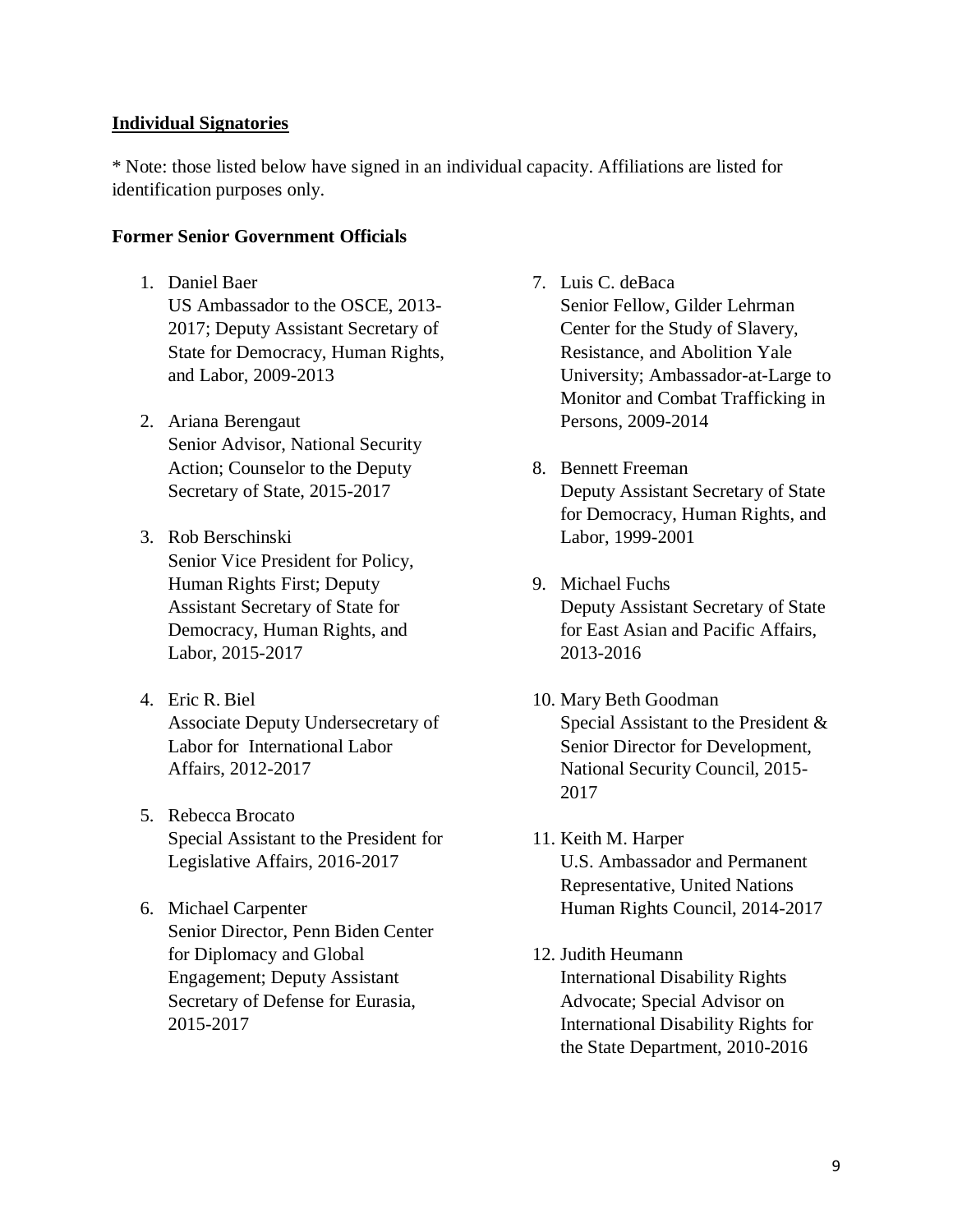13. Victoria K. Holt

Managing Director, The Henry L. Stimson Center; Deputy Assistant Secretary of State, International Organization Affairs, 2009-2017

# 14. Harold Hongju Koh

Sterling Professor of International Law, Yale Law School; Assistant Secretary of State for Democracy, Human Rights and Labor, 1998- 2001; Legal Adviser, US Department of State, 2009-2013

- 15. Rose Jackson Chief of Staff, State Department Bureau of Democracy, Human Rights, and Labor, 2013-2016
- 16. Matthew Kaczmarek White House Liaison Department of State, 2015-2017
- 17. Jonathan Katz Senior Fellow, German Marshall Fund of the United States; Former Deputy Assistant Administrator, Europe and Eurasia Bureau, USAID, 2014-2017
- 18. Ambassador Ian Kelly (Ret.) Northwestern University Ambassador in Residence
- 19. David J. Kramer Senior Fellow, Florida International University Václav Havel Program for Human Rights and Diplomacy; Assistant Secretary of State for Democracy, Human Rights and Labor, 2008-2009
- 20. Sarah Labowitz Senior Advisor, U.S. Department of State Bureau of Democracy, Human Rights, and Labor, 2009-2013
- 21. Christopher Le Mon Special Assistant to the President & National Security Council Senior Director, 2013-2017; U.S. State Department Senior Advisor for Multilateral Affairs and Human Rights, 2009-2013
- 22. Jonathan L. Lee Director for Human Rights and National Security Issues, National Security Council Staff, 2013-2017
- 23. Christopher Lu U.S. Deputy Secretary of Labor, 2014-2017
- 24. Tom Malinowski Member of Congress (NJ-7); Assistant Secretary of State for Democracy, Human Rights and Labor, 2014-2017
- 25. Mary McGowan Davis Justice of the Supreme Court of the State of New York (Retired)
- 26. Sarah E. Mendelson Distinguished Service Professor of Public Policy, Carnegie Mellon University; Ambassador to the UN Economic and Social Council, 2015- 2017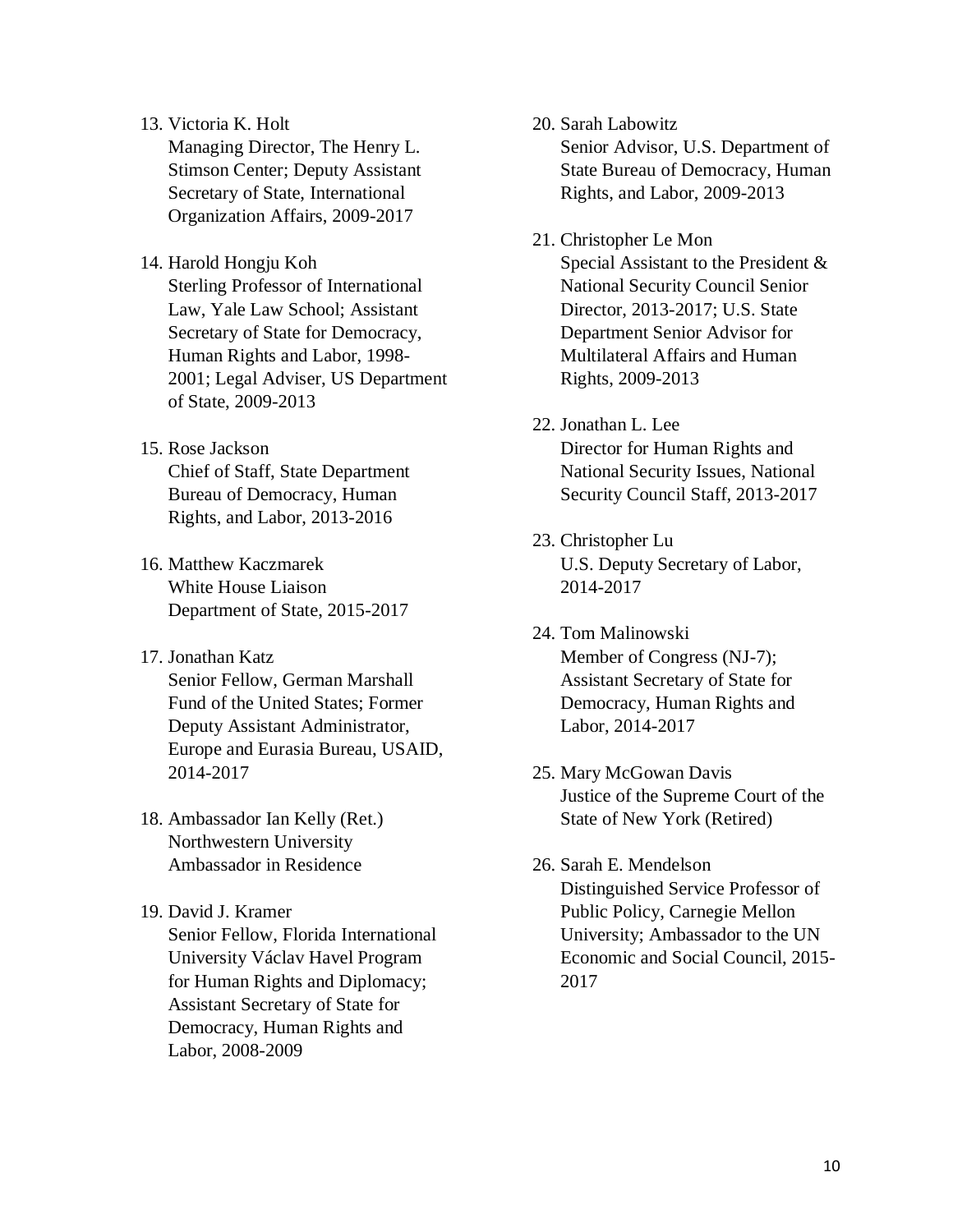27. Alberto Mora

Senior Fellow, Harvard Kennedy School Carr Center for Human Rights Policy; General Counsel of the Navy, 2001-2006

- 28. Brian H. Nilsson Deputy Assistant Secretary of State for Defense Trade Controls, 2015- 2017
- 29. Matthew G. Olsen **Director** National Counterterrorism Center, 2011-2014
- 30. Rusty D. Pickens Senior Advisor for Digital Platforms U.S. Department of State, 2015-2017
- 31. Stephen Pomper Special Assistant to the President and NSC Senior Director for Multilateral Affairs and Human Rights, 2013-2016
- 32. Michael Posner Jerome Kohlberg Professor of Ethics and Finance, New York University Stern School of Business; Former Assistant Secretary of State for Democracy, Human Rights and Labor, 2009-2013
- 33. Samantha Power Professor of Practice, Harvard Kennedy School and Harvard Law School; U.S. Permanent Representative to the United Nations, 2013-2017
- 34. Jeffrey Prescott Executive Director, National Security Action; Special Assistant to the President and Deputy National Security Advisor to the Vice President, 2013-2017
- 35. Ned Price

Special Assistant to the President, 2016-2017; NSC Spokesperson, 2015-2017

- 36. Dr. Dafna H. Rand Vice President for Policy and Research, Mercy Corps; Deputy Assistant Secretary, Bureau of Democracy, Human Rights, and Labor, 2015-2017
- 37. Susan Rice National Security Advisor, 2013- 2017; U.S. Permanent Representative to the United Nations, 2009-2013
- 38. Laura Rosenberger Director of the Alliance for Securing Democracy, German Marshall Fund; Chief of Staff to the Deputy National Security Advisor and Deputy Secretary of State, 2013-2015
- 39. Catherine Russell Ambassador for Global Women's Issues, 2013-2017
- 40. Amanda Sloat Deputy Assistant Secretary of State for Southern Europe and Eastern Mediterranean Affairs, 2013-2016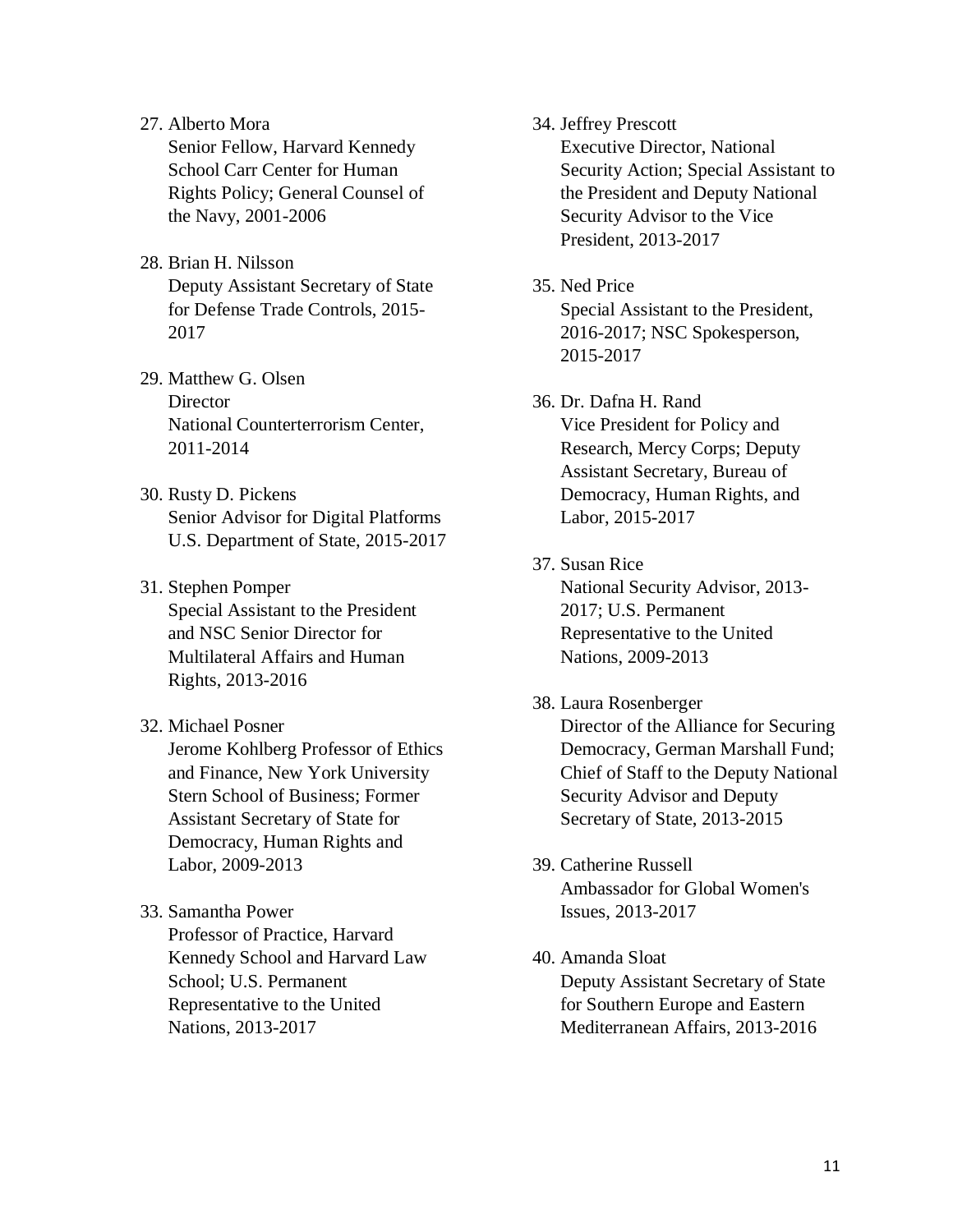41. Douglas Wilson Assistant Secretary of Defense for Public Affairs, 2010-2012

### **Faith-based Leaders**

- 42. Rev. Patricia Ackerman **Director** Ethics of Reciprocity Project
- 43. Rabbi Aryeh Bernstein Avodah Chicago, Illinois
- 44. Robert Cooke Coordinator St. Rose of Lima Pax Christi group
- 45. Rabbi Debbie Israel Dubin Congregation Emeth Morgan Hill, California
- 46. Rev. John Edmonds Episcopal Priest (retired) Diocese of New York
- 47. Rabbi Diane Elliot Wholly Present California
- 48. Rev. Joseph K. Grieboski Priest Independent Old Catholic Church
- 49. Neil A. Harmon Seminarian Chicago Theological Seminary
- 50. The Rev. Lauren Kay The Episcopal Church Sanford, Maine
- 51. Rev. Terence Mayo Public Theology Fellow Vanderbilt Divinity School's Public Theology and Racial Justice Collaborative
- 52. Shaun-Michael Morse Worship Director Table of Hope Metropolitan Community Church
- 53. Rev. Elisabeth E.Patz Associate Pastor St. Paul's United Church of Christ Elgin Illinois
- 54. Rev. Samuel Paul Associate Pastor Board Director, Community Renewal Society
- 55. Rev. Dr. Christopher Pierson Senior Pastor Gary United Methodist Church in Wheaton , IL
- 56. Hussein Rashid Professor of Religion; Faith Leader New York City, New York
- 57. Christophe D. Ringer Assistant Professor of Theological Ethics and Society Chicago Theological Seminary
- 58. Rabbi Elliott Tepperman Bnai Keshet Montclair, New Jersey
- 59. Marsha A. Thrall Religious Educator Unitarian Universalist Church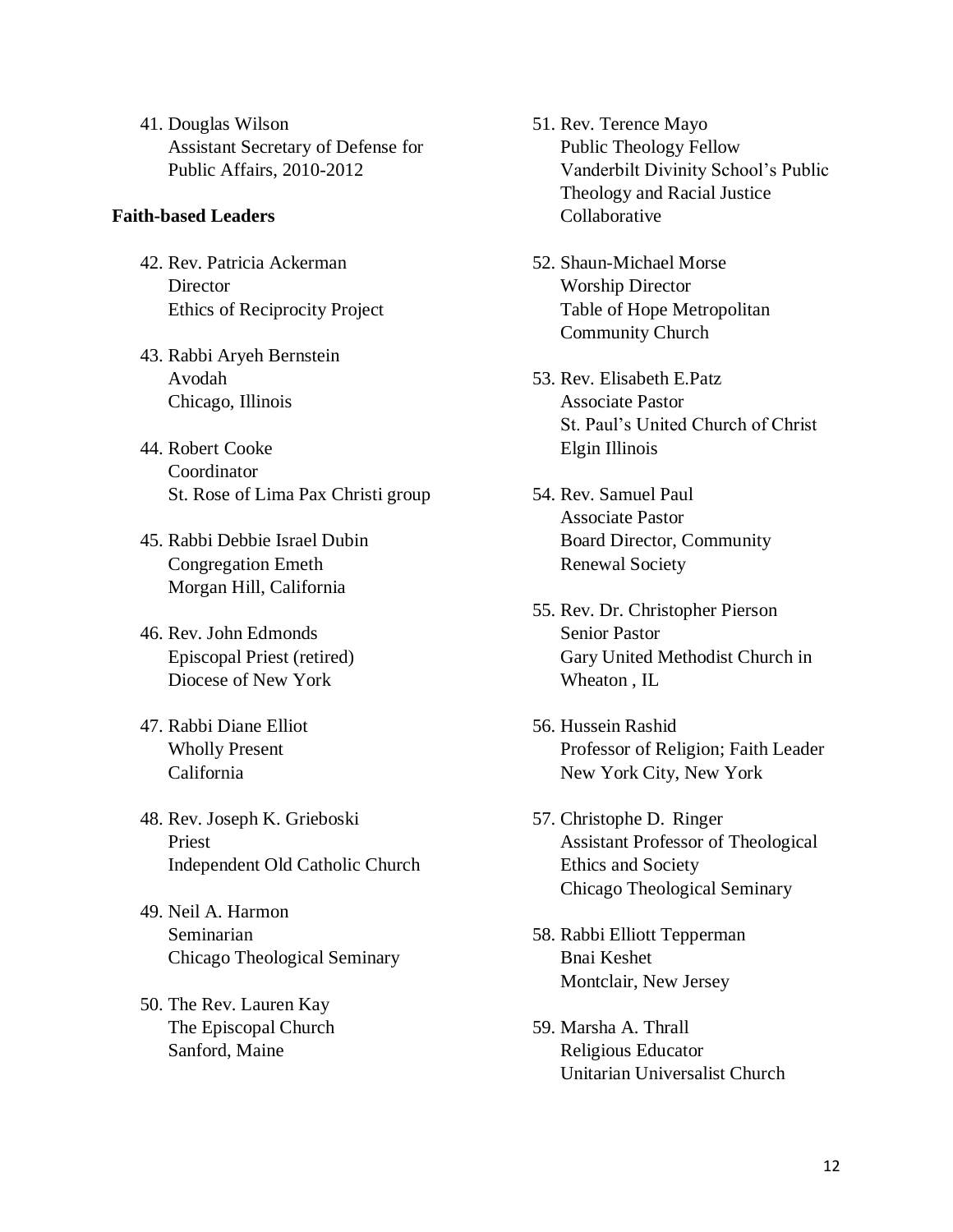- 60. Derek Waldron Seminarian Chicago Theological Seminary
- 61. Rabbi Deborah Waxman President Reconstructing Judaism
- 62. Rabbi Barbara Zacky Board Member IKAR

## **Scholars and Educators**

- 63. Richard L. Abel Connell Distinguished Professor of Law Emeritus University of California Los Angeles
- 64. Kayum Ahmed Adjunct Lecturer in Law Columbia University Law School
- 65. Randi Aho Program Manager Human Rights Institute at Columbia Law School
- 66. Ryan Allen Associate Professor University of Minnesota Humphrey School of Public Affairs
- 67. Philip Alston John Norton Pomeroy Professor New York University School of Law
- 68. Ashley Binetti Armstrong Acting Assistant Professor New York University School of Law
- 69. Sandra Babcock Clinical Professor Cornell Law School International Human Rights Clinic
- 70. Damián Baca Professor University of Arizona
- 71. Jeffrey Bachman Professorial Lecturer in Human Rights American University School of International Service
- 72. Eva S. Balogh Professor Emeritus of History Yale University
- 73. Linda Bell Emerita Professor of Philosophy; Director of the Women's Studies Institute Georgia State University
- 74. Joseph Berra Clinical Project Director UCLA School of Law
- 75. Caroline Bettinger-Lopez Professor of Law University of Miami School of Law Human Rights Clinic
- 76. Carolyn Patty Blum Clinical Professor of Law Emerita University of California Berkeley School of Law
- 77. Carrie Booth Walling Associate Professor of Political Science Albion College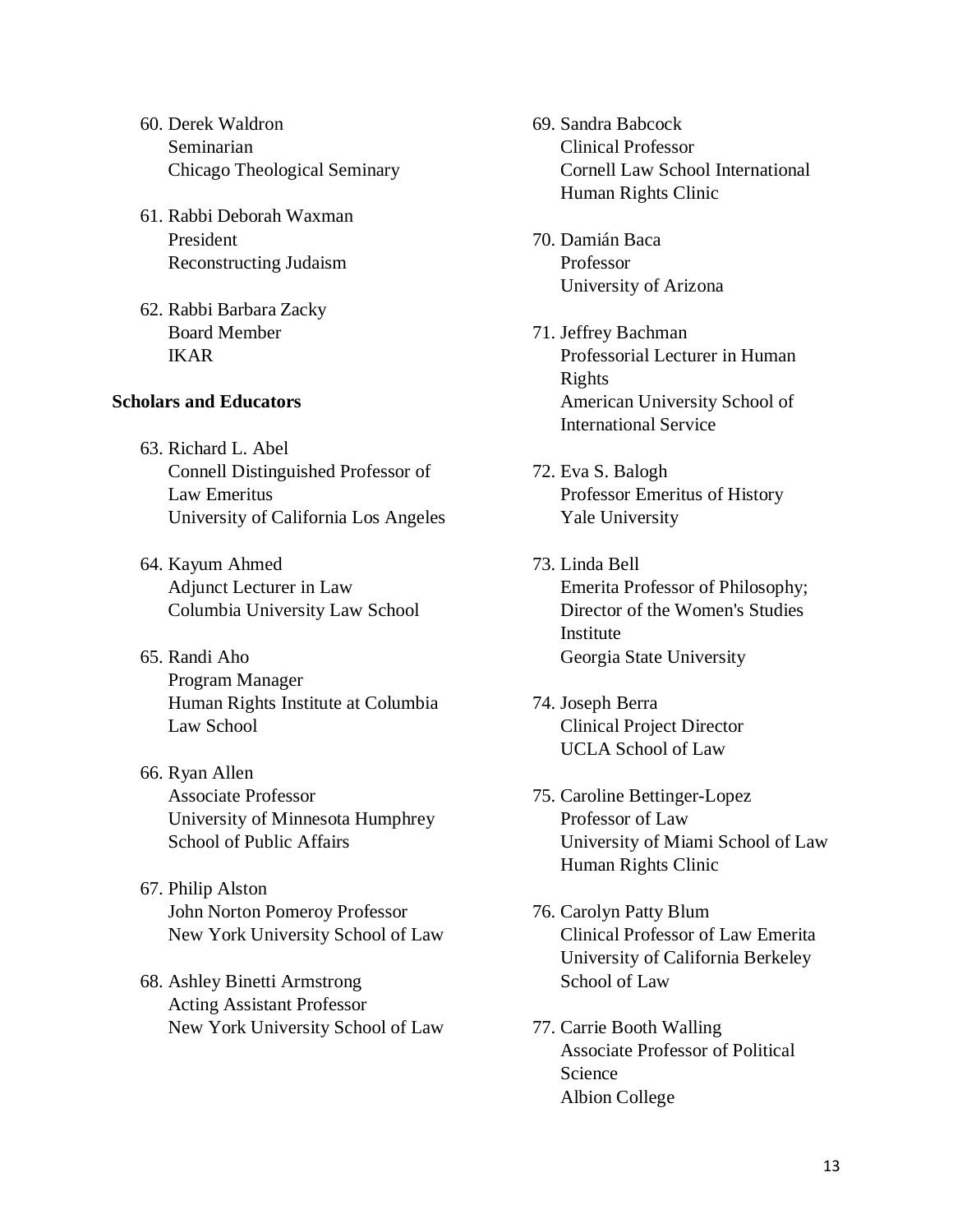- 78. Alison Brysk Mellichamp Professor of Global Governance University of California Santa Barbara
- 79. Lauren Carasik Clinical Professor of Law Western New England University School of Law
- 80. Monica J. Casper, Ph.D. Professor and Associate Dean University of Arizona
- 81. Carol Castleberry J.D., LL.M. Assistant Professor of Academic **Success** St. Thomas University School of Law
- 82. Michelle Chouinard Program Coordinator Columbia University School of International and Public Affairs

Brian Citro Assistant Clinical Professor of Law Northwestern Pritzker School of Law

- 83. Ann Marie Clark Associate Professor Purdue University
- 84. C. Anne Claus Assistant Professor American University
- 85. Sarah Cleveland Louis Henkin Professor of Human & Constitutional Rights Columbia Law School
- 86. Michael Cohen Professor of International Affairs The New School
- 87. Jorge Contesse Associate Professor of Law Rutgers Law School
- 88. Avidan Cover Professor Case Western Reserve University School of Law
- 89. Mary T. Curtin Diplomat in Residence University of Minnesota Humphrey School of Public Affairs
- 90. Karen A. D'Angelo Assistant Professor University of Illinois Chicago Jane Addams College of Social Work
- 91. Tanya L. Domi Adjunct Professor and Lecturer Columbia University and Hunter College
- 92. Margaret B. Drew Associate Professor University of Massachusetts School of Law Human Rights at Home Clinic
- 93. David Evans Associate Professor of History and Intercultural Studies Eastern Mennonite University
- 94. Christina Ewig Professor of Public Affairs University of Minnesota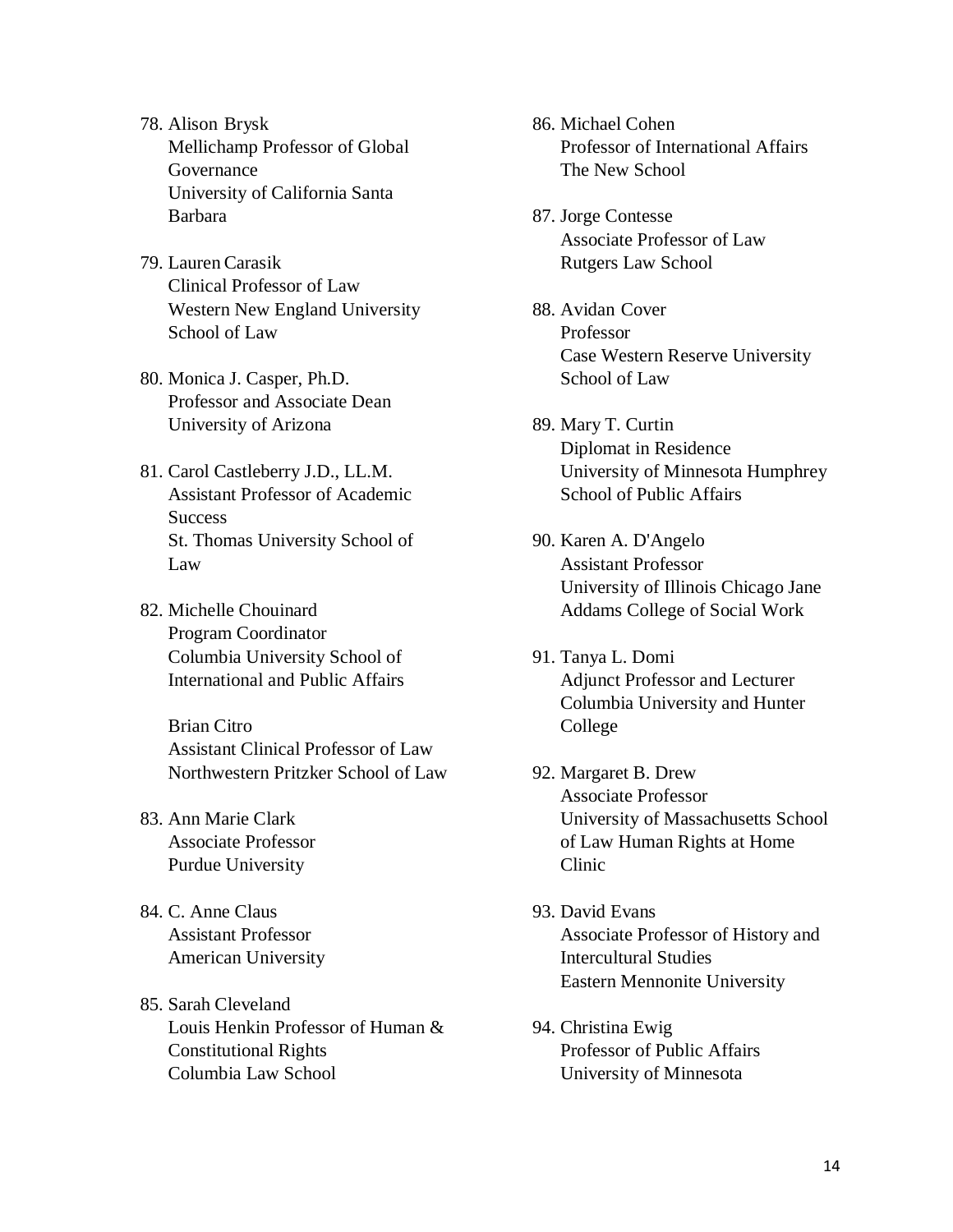- 95. Chris Fike Assistant Professor of Social Work Saginaw Valley State University
- 96. Martin Flaherty Leitner Family Professor of International Human Rights Law Fordham Law School
- 97. Natalie Florea Hudson, Ph.D **Director** University of Dayton Human Rights Studies Program
- 98. Claudia Flores Associate Clinical Professor of Law University of Chicago Law School International Human Rights Clinic
- 99. Barbara Frey Director, Human Rights Program University of Minnesota
- 100. Eric A.Friedman Global Health Justice Scholar Georgetown University Law Center O'Neill Institute for National and Global Health Law
- 101. Aya Fujimura-Fanselow Senior Lecturing Fellow & Supervising Attorney Duke University School of Law
- 102. Larry Garber Adjunct Professor George Washington University
- 103. Deborah Garretson Associate Professor Dartmouth College
- 104.Teresa Ghilarducci Professor of Economics The New School for Social Research
- 105.Denise Gilman Director, Immigration Clinic University of Texas School of Law
- 106.Stephen E. Gottlieb Jay and Ruth Caplan Distinguished Professor of Law Emeritus Albany Law School
- 107.Jennifer M. Green Associate Professor University of Minnesota Law School
- 108.Gergana Halpern Program Manager Columbia University Institute for the Study of Human Rights
- 109.Rebecca Hamilton Assistant Professor of Law American University Washington College of Law
- 110.Mary Hansel Instructor University of California Irvine School of Law International Justice Clinic
- 111.Dina Francesca Haynes Professor of Law New England Law
- 112.Laurence R. Helfer Professor of Law Duke University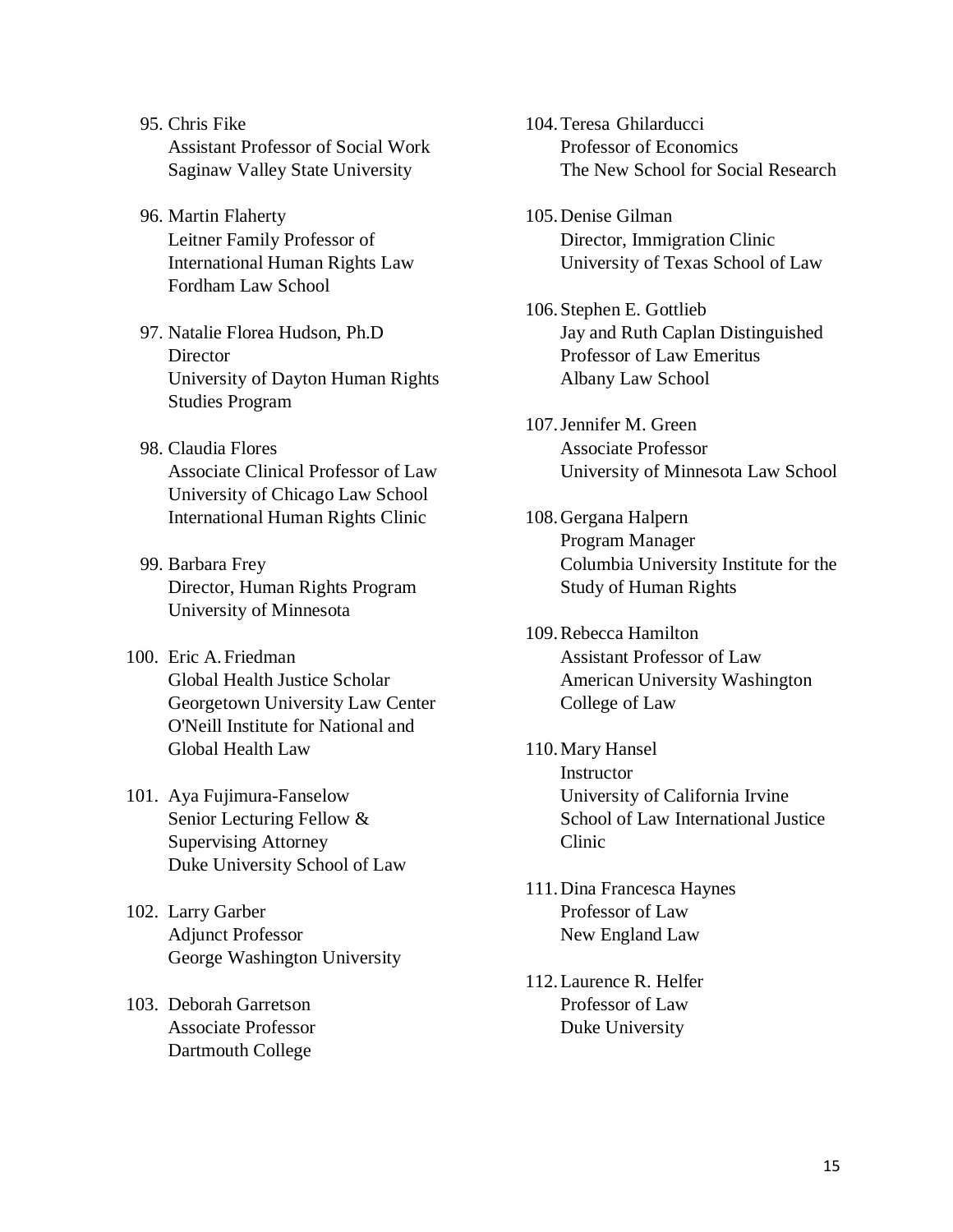- 113. Francisca James Hernández Research Associate University of Arizona Southwest Institute for Research on Women
- 114.John Quentin Heywood Professor American University
- 115.Sabrina Howell Assistant Professor New York University Stern School of Business
- 116.David Howell Professor of Economics and Public **Policy** The New School
- 117.Darlene Huang Senior Associate Georgetown Law O'Neill Institute for National & Global Health Law
- 118.Jayne Huckerby Clinical Professor of Law Duke University School of Law
- 119.Jennifer Hunt James Cullen Professor of Economics Rutgers University
- 120.Jean Jackson Professor of Anthropology Emerita Massachusetts Institute of Technology
- 121.Mark R. Jacobson John J. McCloy '16 Professor of American Institutions and International Diplomacy Amherst College
- 122.Elaine Dorough Johnson Professor Emerita University of Wisconsin - Whitewater
- 123.Michael Johnston Charles A. Dana Professor of Political Science Emeritus, Colgate University
- 124.Amy Kaminsky Professor Emerita University of Minnesota
- 125.JoAnn Kamuf Ward Director, Human Rights in the US Project Columbia Law School Human Rights Institute
- 126.Dr. Jocelyn Kelly Fellow and Director of the Women in War Program Harvard Humanitarian Initiative
- 127.Helen M. Kinsella Associate Professor University of Minnesota-Twin Cities
- 128.Sarah Knuckey Lieff Cabraser Clinical Professor of Human Rights Columbia Law School
- 129.Jonneke Koomen Associate Professor of Politics and Sociology Willamette University
- 130.Harry A. Lando Distinguished International Professor University of Minnesota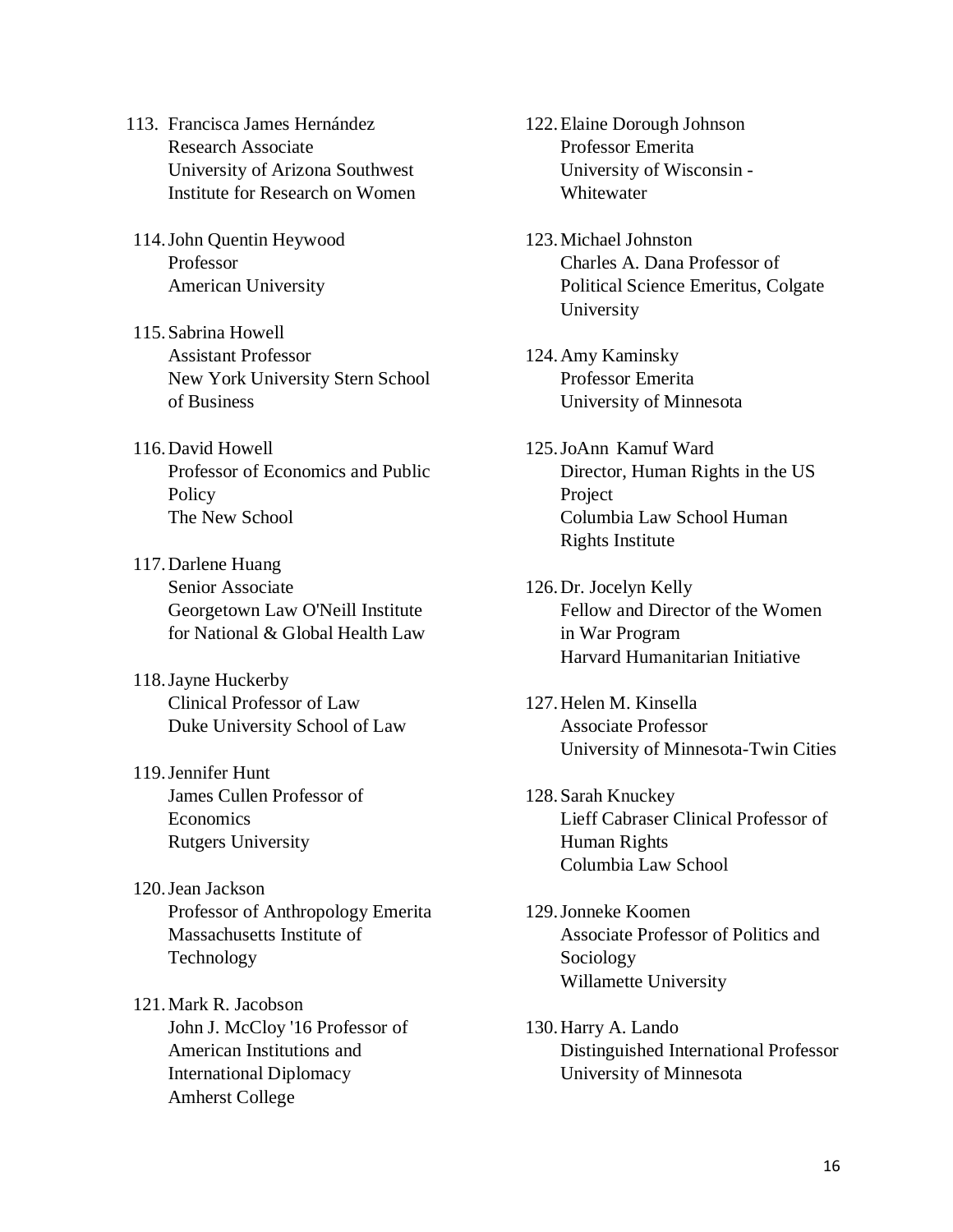- 131.Amy Lehr Lecturer University of Virginia School of Law
- 132.Mark Lipton, Ph.D. Professor of Management The New School
- 133.Catherine Lutz Thomas J Watson Jr Family Professor of Anthropology and International Studies Brown University
- 134.Susan Mapp Professor Elizabethtown College
- 135.Dr. Peter J. Matlon Adunct Professor Cornell University
- 136.Nancy A. Matthews Professor of Justice Studies Northeastern Illinois University
- 137.Richard McGahey Senior Fellow New School for Social Research
- 138.Katherine Marino Assistant Professor of History UCLA
- 139.Jane McPherson Assistant Professor & Director of Global Engagement University of Georgia School of Social Work

140.Tara J. Melish Professor of Law & Director of Buffalo Human Rights Center, State University of New York Buffalo School of Law

- 141.Scott Melzer Professor of Sociology Albion College
- 142.Hope Metcalf Lecturer Yale Law School
- 143.Steven H. Miles, M.D. Professor of Medicine, Emeritus University of Minnesota
- 144.Binny Miller Professor of Law and Co-Director, Criminal Justice Clinic American University Washington College of Law
- 145.Alice M. Miller, J.D. Co-Director, Global Health Justice Partnership of the Yale Law and Public Health Schools
- 146.Alex Moorehead Lecturer in Law Columbia Law School Human Rights Institute
- 147.Benjamin A. Peters Director of the Global Scholars Program University of Michigan
- 148.V. Spike Peterson Professor University of Arizona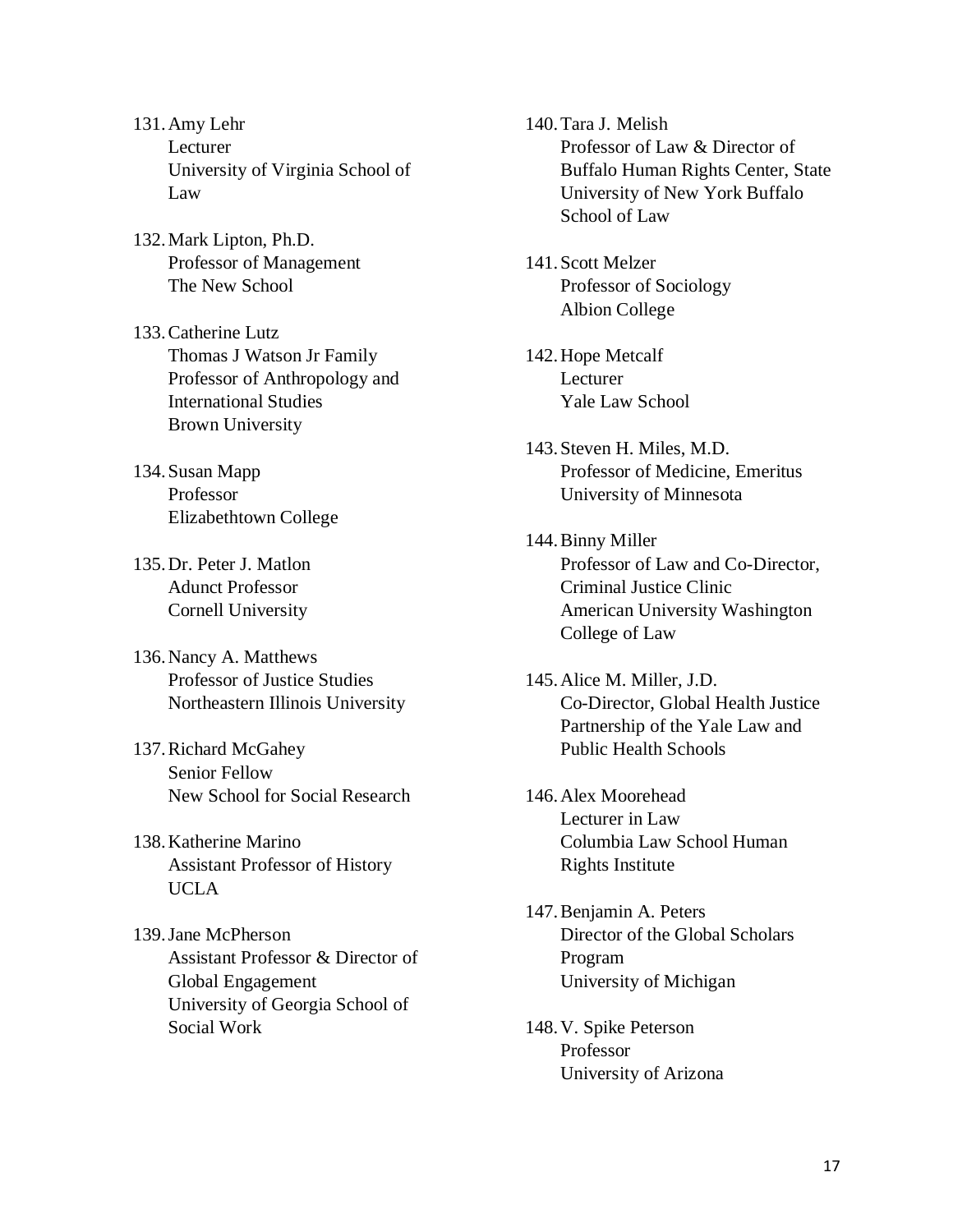- 149.Catherine Powell Professor of Law Fordham University School of Law
- 150.Joel R. Pruce Assistant Professor of Human Rights Studies University of Dayton
- 151.Jean Quataert State University of New York Distinguished Professor of History Binghamton University
- 152.Cheryl Robertson Professor and Chair, Population Health and Systems Department University of Minnesota School of Nursing
- 153.Mindy Jane Roseman Director, Gruber Program for Global Justice and Women's Rights and Director, International Law Programs Yale Law School
- 154.Stephen A. Rosenbaum Frank C. Newman Lecturer, School of Law & Visiting Research Scholar, Haas Institute University of California Berkeley
- 155.Tom Rosen-Molina Global Affairs Analyst University of California Davis
- 156. Raquel Rubio-Goldsmith CoDirector, Binational Migration Institute Adjunct Faculty, University of Arizona

157.Mark John Sanchez Lecturer Harvard University

- 158.Mary Bryna Sanger, Ph.D. Professor of Urban Policy and Management and Deputy Provost The New School
- 159.Margaret Satterthwaite Professor of Clinical Law; Director, Global Justice Clinic New York University School of Law
- 160.Joachim J. Savelsberg Professor of Sociology and Law University of Minnesota
- 161.Naomi Scheman Professor Emerita University of Minnesota
- 162.Kim Lane Scheppele Rockefeller Professor of Sociology and International Affairs Princeton University
- 163.Alex Schwartz Professor The New School
- 164.DebbieSharnak Assistant Professor Rowan University
- 165.Louise Shelley Professor George Mason University
- 166.Amelia Shindelar Coordinator, Master of Human Rights University of Minnesota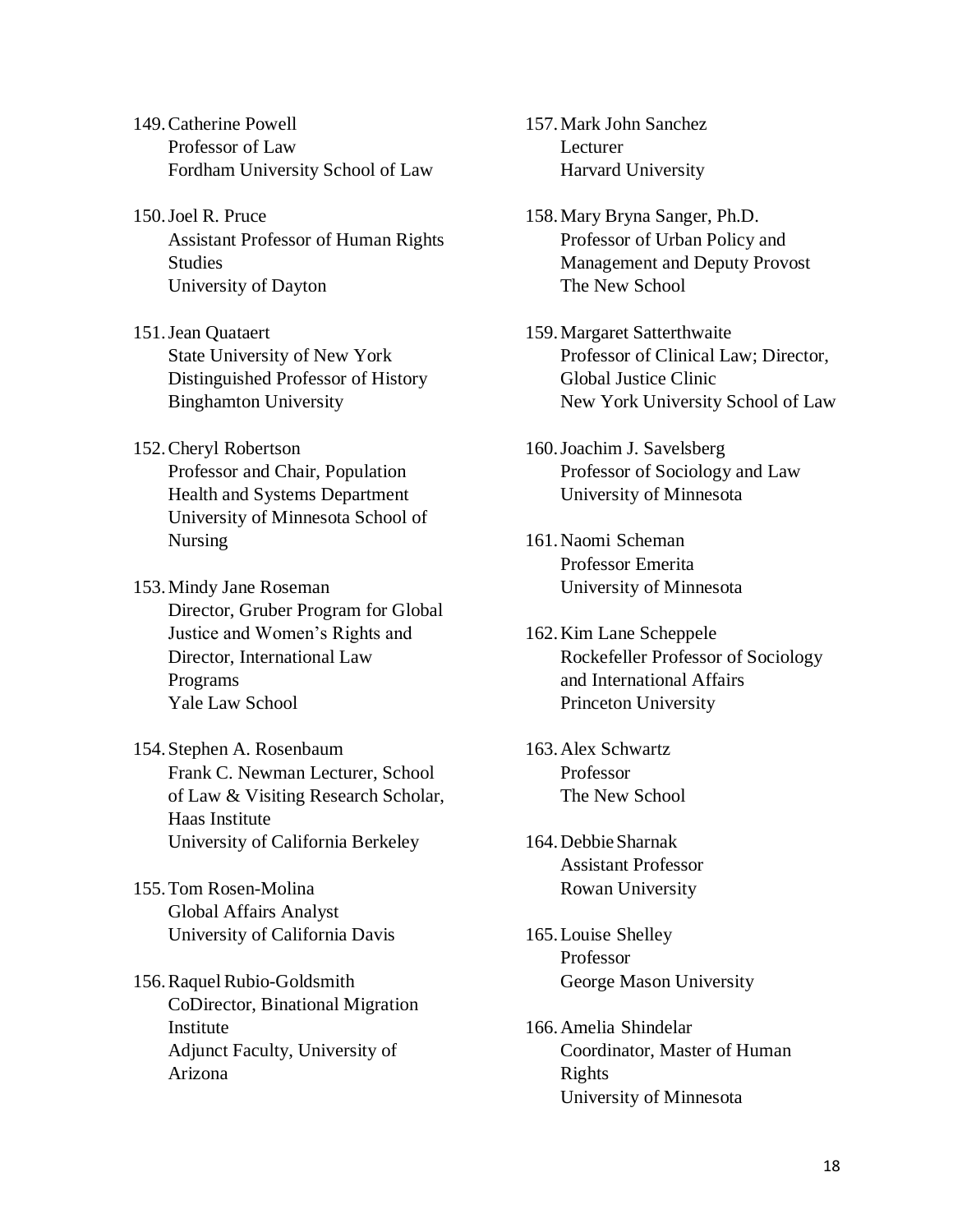- 167.James Silk Binger Clinical Professor of Human Rights Yale Law School
- 168.William Simmons Professor and Director of Human Rights Practice Programs University of Arizona
- 169.Brad Simpson Associate Professor of History and Asian Studies University of Connecticut
- 170.Anita Sinha Assistant Professor of Law American University Washington College of Law
- 171.Jackie Smith Professor of Sociology University of Pittsburgh
- 172.Sarah B. Snyder Associate Professor American University
- 173.Stephen Soldz Professor Boston Graduate School of Psychoanalysis
- 174.Cynthia Soohoo Professor of Law City University of New York School of Law
- 175.Nidhi Srinivas Professor The New School

176.Beth Stephens Distinguished Professor Rutgers Law School

- 177.Susan Sturm George M. Jaffin Professor of Law and Social Responsibility Columbia Law School
- 178.Beth Van Schaack Leah Kaplan Visiting Professor of Human Rights Stanford Law School
- 179.William A. Toscano Professor University of Minnesota School of Public Health
- 180.David Vine Professor American University
- 181.Tanya Voss Clinical Professor The University of Texas at Austin Steve Hicks School of Social Work
- 182.Susan Waltz Professor University of Michigan Ford School of Public Policy
- 183.Deborah M. Weissman Reef C. Ivey II Distinguished Professor of Law University of North Carolina School of Law
- 184.Richard J. Wilson Emeritus Professor of Law American University Washington College of Law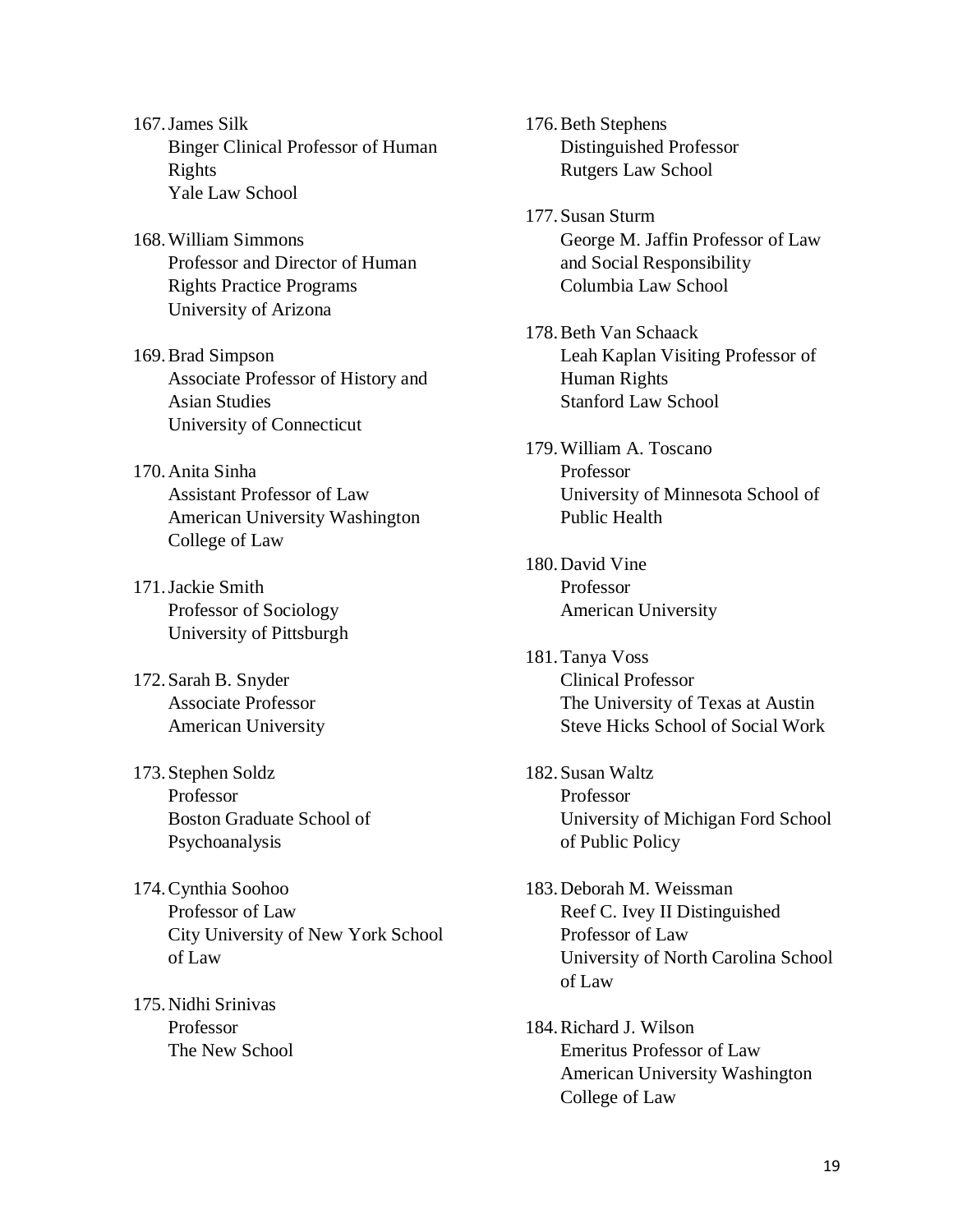- 185.Michael Winikoff Communications Director University of Minnesota BioTechnology Institute
- 186.Inga Winkler Lecturer Columbia University Institute for the Study of Human Rights
- 187.Malia L. Womack Graduate Teaching Associate The Ohio State University

#### **Advocates and Other Signatories**

- 188.Andrew Albertson Executive Director Foreign Policy for America
- 189.Taylor Anvid Pro Bono Asylum Attorney Torture Abolition Survivor Support Coalition
- 190.George Ayala Executive Director MPact Global Action for Gay Men's Health and Rights
- 191.Rosario Beck Associate Director of Philanthropy ACLU of Arizona
- 192.Max A. Bergmann Senior Fellow Center for American Progress
- 193.Blaine Bookey Co-Legal Director Center for Gender & Refugee **Studies**
- 194.Charlotte Clymer Press Secretary, Rapid Response Human Rights Campaign
- 195.Susan Corke Senior Fellow German Marshall Fund
- 196.Malia Du Mont Member of the Board World Affairs Council Mid-Hudson Valley
- 197.Gregory Feifer Executive Director Institute of Current World Affairs
- 198.Eleanor Goldfield Creative Activist/Singer/Writer Art Killing Apathy
- 199.Karen A. Greenaway Attorney; Supervisory Special Agent, Federal Bureau of Investigation, 1996-2018
- 200.Raffi Freedman-Gurspan Senior Associate Director for Public Engagement and Obama Administration LGBTQ Liaison, 2016-2017
- 201.Hadar Harris Executive Director Student Press Law Center
- 202.Sarah Holewinski Security Fellow Open Society Foundations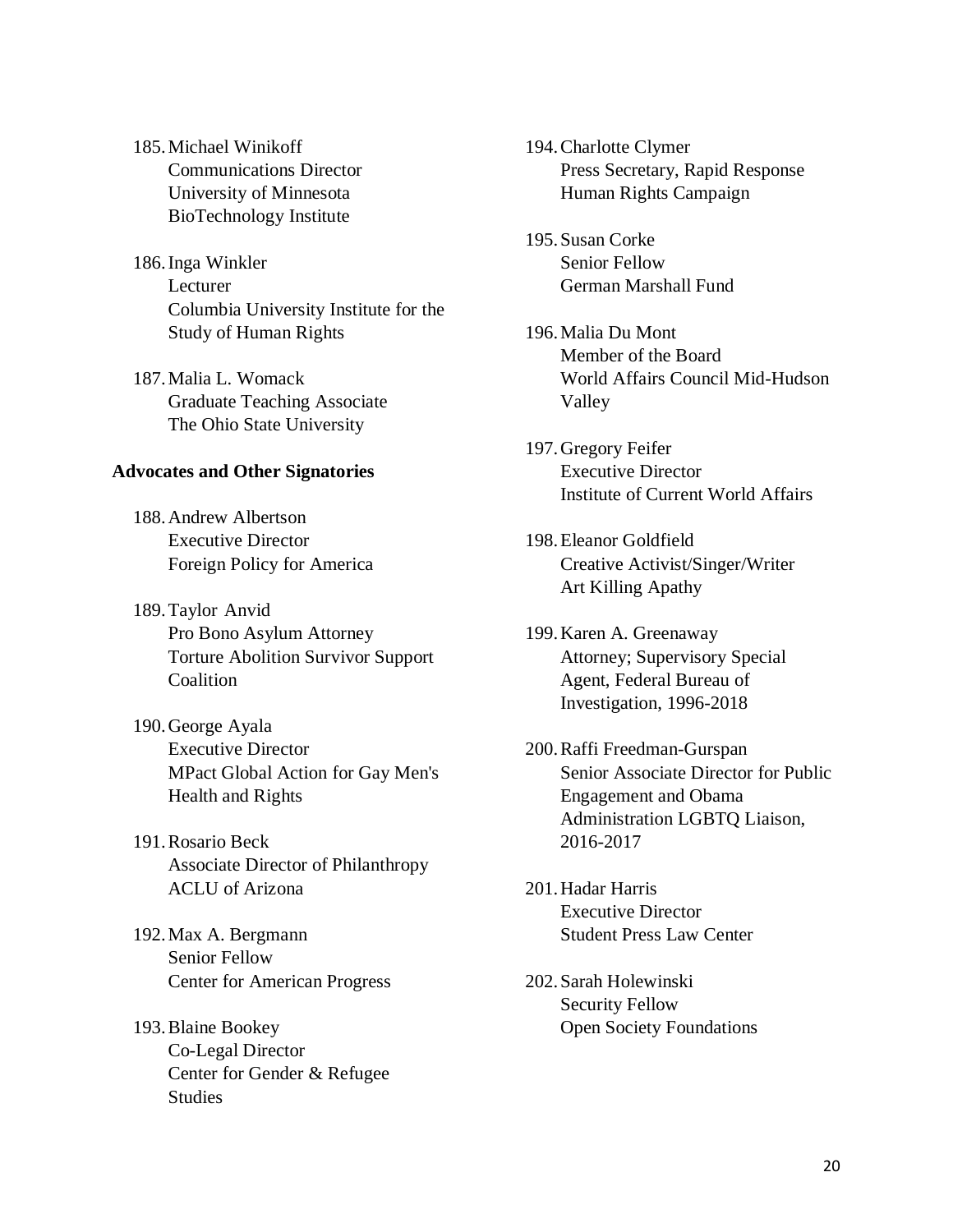- 203.Deena R. Hurwitz International Human Rights Lawyer and Consultant Charlottesville, Virginia
- 204.Kerry Kennedy Author, Attorney & Activist New York, NY
- 205.Glory Kilanko Founder and Chief Executive Officer Women Watch Afrika, Inc.
- 206.Rachel Kleinfeld Co-Founder Truman National Security Project
- 207.Rebecca Landy Director of Engagement Human Rights Funders Network (HRFN)
- 208.Ricci Levy President & CEO Woodhull Freedom Foundation
- 209.Jason Lewis-Berry Lead Foreign Affairs Officer Bureau of Conflict and Stabilization Operations U.S. State Department, 2008-2013
- 210.John Lindsay-Poland Scholar and project coordinator Global Exchange
- 211.Delphine Lourtau Executive Director Cornell Center on the Death Penalty Worldwide

212.Daniel R. Mahanty Director, U.S. Program Center For Civilians In Conflict

- 213.Nora Mardirossian Human Rights Reporting Program Advisor Shift
- 214.Caroline P. Mauldin Founder Happy & Bennett
- 215.Monami Maulik International Coordinator Global Coalition on Migration
- 216.Barbara E. McKinney Director; Assistant City Attorney Bloomington Human Rights Commission
- 217.Sarah McMains Policy Research Fellow, NGO Working Group on Women, Peace, and Security
- 218.Peter Micek General Counsel Access Now
- 219.Peter Montgomery Senior Fellow People For the American Way
- 220.Katrina Mulligan Managing Director Center for American Progress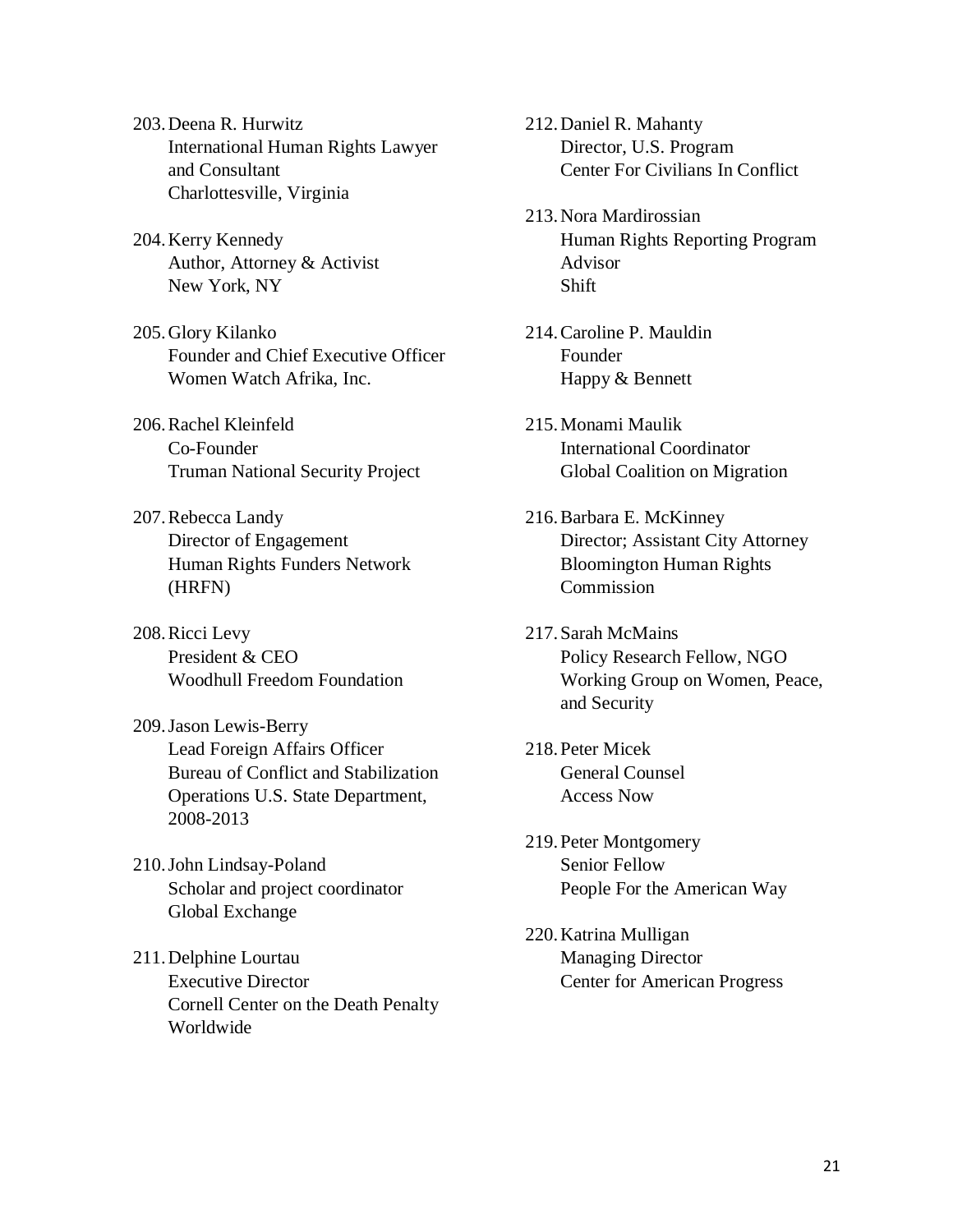- 221.Blake Narendra Special Advisor, Bureau of Arms Control, Verification, and Compliance, U.S. Department of State, 2015-2017
- 222.Robyn Ochs Editor Bi Women Quarterly
- 223.Dr. Melanie Beth Oliviero Strategic Adviser Independent Consultant
- 224.Ted Piccone Nonresident Senior Fellow Brookings Institution
- 225.Jason Pielemeier Policy Director Global Network Initiative
- 226.John Pielemeier Senior USAID Foreign Service Officer (Ret.), 1980-1994
- 227.Mitchell Plitnick President ReThinking Foreign Policy
- 228.Jennifer Prestholdt Deputy Director The Advocates for Human Rights
- 229.Ann Racuya-Robbins Founder & CEO World Knowledge Bank
- 230.Rebecca Riddell Senior Advisor to the UN Special Rapporteur on Extreme Poverty and Human Rights
- 231.Julia Robinson Member People's Health Movement
- 232.Meg Roggensack Former Senior Advisor, Business and Human Rights, Human Rights First
- 233.Eric Rosans **Director** Prevention Project
- 234.Edna Zula Ruano Director of Public Affairs in the Office of the U.S. Global AIDS Coordinator and Health Diplomacy, U.S. Department of State, 2016-2017
- 235.Jill Savitt President and CEO National Center for Civil and Human Rights
- 236.Jamila Sayouri President Adala Association for the Right to a Fair Trial
- 237.Stephanie L. Schmid Foreign Service Officer, 2011-2018 U.S. Department of State
- 238.Carey Shenkman Human Rights Attorney The Law Office of Carey Shenkman
- 239.Jolynn Shoemaker Fellow, Our Secure Future: Women Make the Difference, One Earth Future